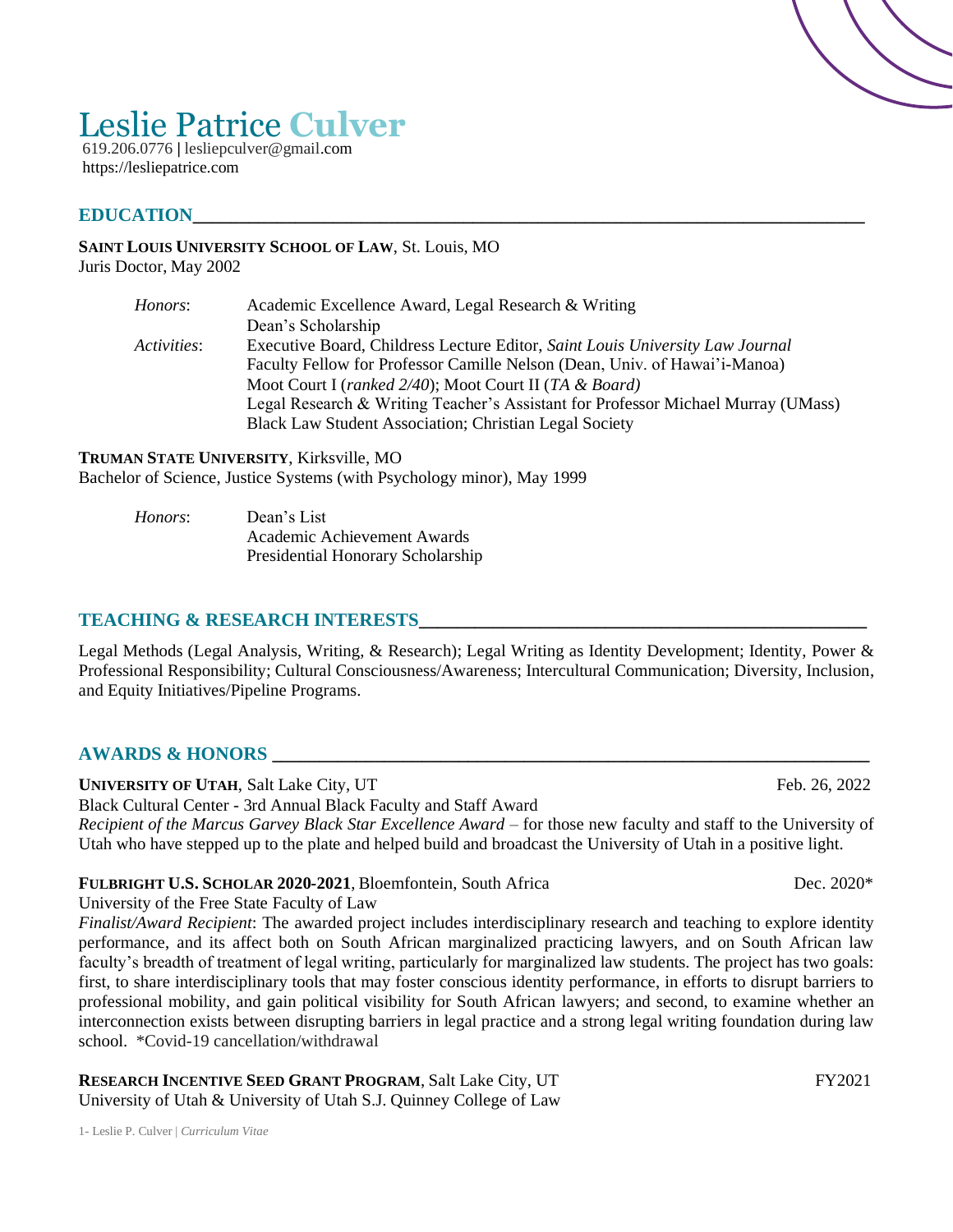*Grant Recipient*: In the Fall of 2020 I conducted numerous workshops termed "A Dialogue on Cultural Awareness and Identity Performance." The participants were law students enrolled at ABA-accredited law schools around the country, comprising approximately 550 total students. Before and following the workshop, the students were given a hypothetical to consider based on a conversation between a European-American woman (self-identifying as "White") and an African American woman (perceived as "Black"). This grant supports the initial study of natural language processing and necessary coding tools to detect thematic clusters from those textual responses, and then determine if the resulting clusters are somehow related to the ethnicities of the respondents. Stated differently, can differences be drawn about the training benefits to groups (chiefly by race/ethnicity/gender) and detectable changes in group attitude, and even across years in law school.

### **ACADEMIC EXPERIENCE\_\_\_\_\_\_\_\_\_\_\_\_\_\_\_\_\_\_\_\_\_\_\_\_\_\_\_\_\_\_\_\_\_\_\_\_\_\_\_\_\_\_\_\_\_\_\_\_\_\_\_\_\_\_\_\_\_\_\_\_**

#### **UNIVERSITY OF UTAH-S.J. QUINNEY COLLEGE OF LAW**, Salt Lake City, UT 2020 – present

#### *Professor (Clinical) of Law*

I teach within the first year *Legal Methods* program where I introduce first year law students to various legal writing genres and conventions of legal writing, rhetorical theories, and practices that support wholistic legal reasoning, and effective predictive and persuasive legal analysis. Discussed multicultural lawyering and identity as it shapes clientcentered lawyering, and engaged students in client simulation through client interview, negotiations, contract drafting, individual and law firm conferences, and oral advocacy.

I also teach an upper-level writing seminar I developed in 2018 titled, *Identity, Power & Professional Responsibility.*  Cast broadly under diversity, inclusion, and equity, this is a survey course that uses interdisciplinary scholarship to examine how traditionally marginalized group members use coping strategies to navigate their identities in a predominantly white spaces, disrupting the white normativity of the legal profession, and engages students in indepth communication practices that can facilitate conscious identity performance in the legal profession. The course relies on students as co-facilitators, peer-reviewers on papers, and work-in-progress presentations like junior faculty writing workshops.

# **UNIVERSITY OF CALIFORNIA-IRVINE SCHOOL OF LAW**, San Diego, CA 2018 – 2020

*Visiting Professor* 

#### Legal Writing Courses:

*Lawyering Skills I & II.* Introduced first year law students to various legal writing genres and conventions of legal writing, rhetorical theories, and practices that support effective predictive and persuasive legal analysis. Discussed multicultural lawyering and identity as it shapes client-centered lawyering and engaged students in client simulation activities and oral advocacy. Further provided students with techniques and guidelines for systemic legal research both in print and online.

#### Upper-Level Courses:

*Identity, Power & Professional Responsibility.* While at UCI, I developed this seminar from my extensive research on identity performance and its nexus with ethnic, racial, and intercultural communication discourse. This seminar employed interdisciplinary scholarship to broadly examine how traditionally marginalized group members use coping strategies to navigate their identities in a predominantly white spaces, disrupting the white normativity of the legal profession, and engaged students in in-depth communication practices that facilitate conscious identity awareness and performance in the legal profession.

#### **CALIFORNIA WESTERN SCHOOL OF LAW**, San Diego, CA 2009 – 2020 *Legal Writing Professor*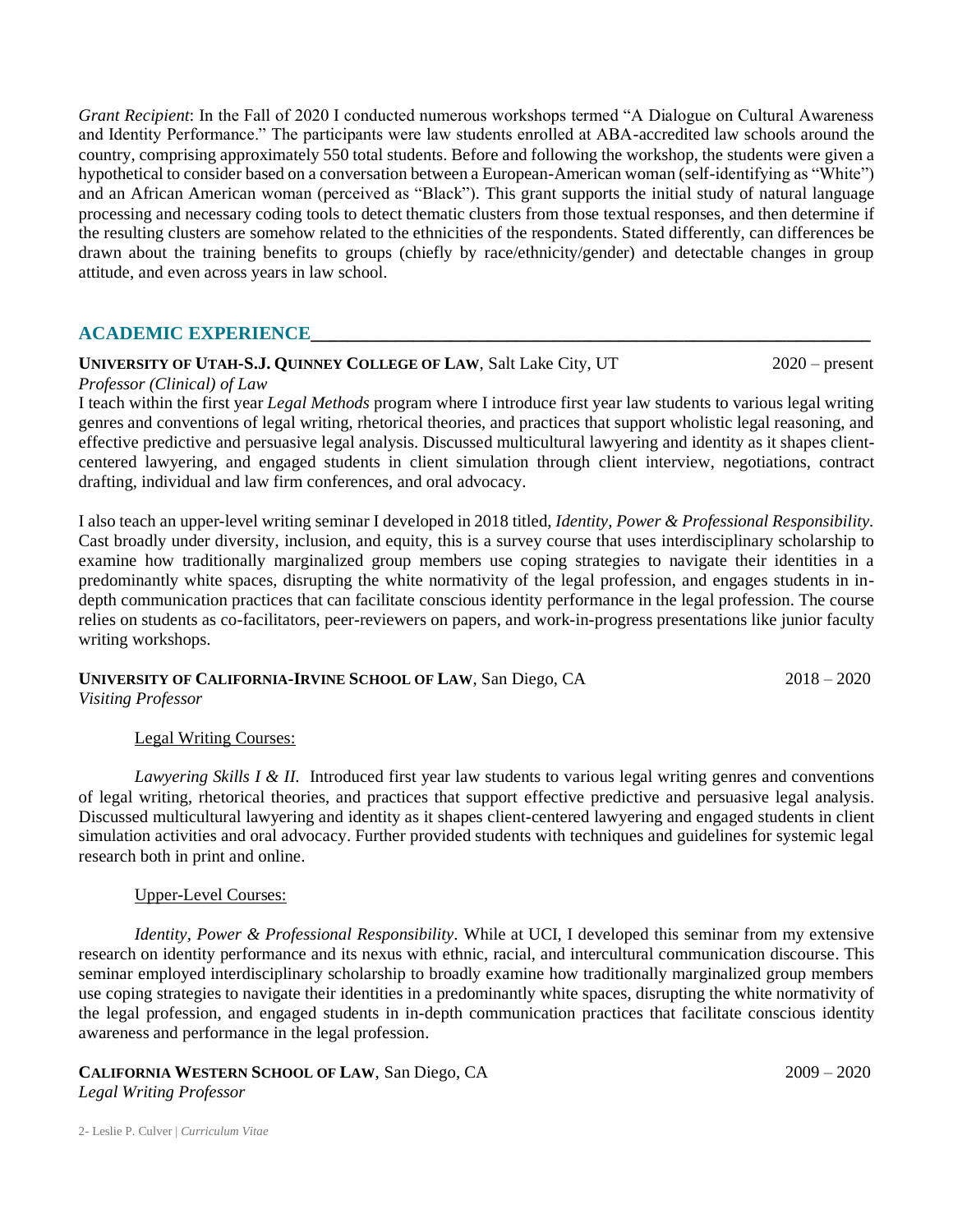#### Legal Writing Courses:

*Introduction to Legal Skills, Legal Skills I & II*. Introduced first year law students to various legal writing genres, conventions of effective legal writing, rhetorical theories, and practices that support persuasive legal analysis; as well as techniques and guidelines for systemic legal research both in print and online.

*Legal Scholarship Training Seminar*. Introduced upper-level students to scholarly writing for seminar courses. Students are exposed to topic selection, advanced research strategies, thesis development, citation for law reviews and other scholarly works, and strategies for navigating the writing process relying primarily on the Flowers Method (madman, architect, carpenter, and judge).

*Advanced Pre-Trial Civil Litigation*. Proposed and designed a legal drafting curriculum to strengthen upperclass law students fundamental legal writing skills. This course will use California civil procedure as a basis for drafting civil litigation documents to enhance students' practical lawyering skills by providing a variety of writing experiences with an emphasis on pretrial documents.

#### Upper-Level Courses:

*Race & the Law.* Examined the role law has and continues to play in defining and inscribing meaning to racial categories. Students presented oral case studies on the racialization of individuals and various ethnic groups, and prepared scholarly work and class presentations.

*Women in the Law*. Employed feminist pedagogy in examining legal and social class issues facing female attorneys, including early concepts of equality, equal treatment, contemporary feminist legal theories, and included student scholarly work and class presentations.

*Clinical Externship*. Focused on problem solving skills and professional development within the broader theme of the essentials of a professional lawyer. Students discussed vision mapping, emotional intelligence, authentic lawyering, inclusive thinking, diversity and bias in the legal profession, effective supervision, and feedback, mentoring and reputation and mindfulness and self-care.

#### *Program Developer, Instructor, Director of A.I.M for Law Program* 2010 – 2020

Standing for Achieve, Inspire and Motivate, this intensive diversity pipeline program provides substantial guidance for college students, specifically from underrepresented backgrounds, to pursue a legal education through mentorship and exposure to the legal profession. Part of implementation of program and material development in 2010, served as consistent instructor for oral advocacy, and assumed role of the Director in 2014. In addition, founded *Prepare to* A.I.M. for Law in 2015 – a high school youth conference that similarly inspires high school students to consider a legal career through exposure to the law. Finally, in 2018, founded a summer Legal Writing Intensive Boot-Camp for A.I.M. alumni who are admitted to law school in response to a gap I observed in the legal writing, and critical thinking skills of students from underrepresented groups during their first year of law school.

#### **AMERICAN LEGAL STUDIES AND EXCHANGE – BRAZIL PROGRAM,** San Diego, CA Summer/Fall 2014 *Faculty Co-Director & Professor of Legal Writing and Comparative Legal Procedure*

Served as Faculty Director of an intensive two-week program where international law professionals from Brazil were instructed in short term law courses at California Western School of Law to learn the U.S. legal system and develop skills and expertise to practice law internationally. In addition, I designed and taught the curriculum for the Legal Writing and Comparative Legal Procedure courses.

**CONSORTIUM FOR INNOVATIVE LEGAL EDUCATION, Valetta, Malta Summer 2013** 

*Co-Professor for Comparative Juvenile Justice*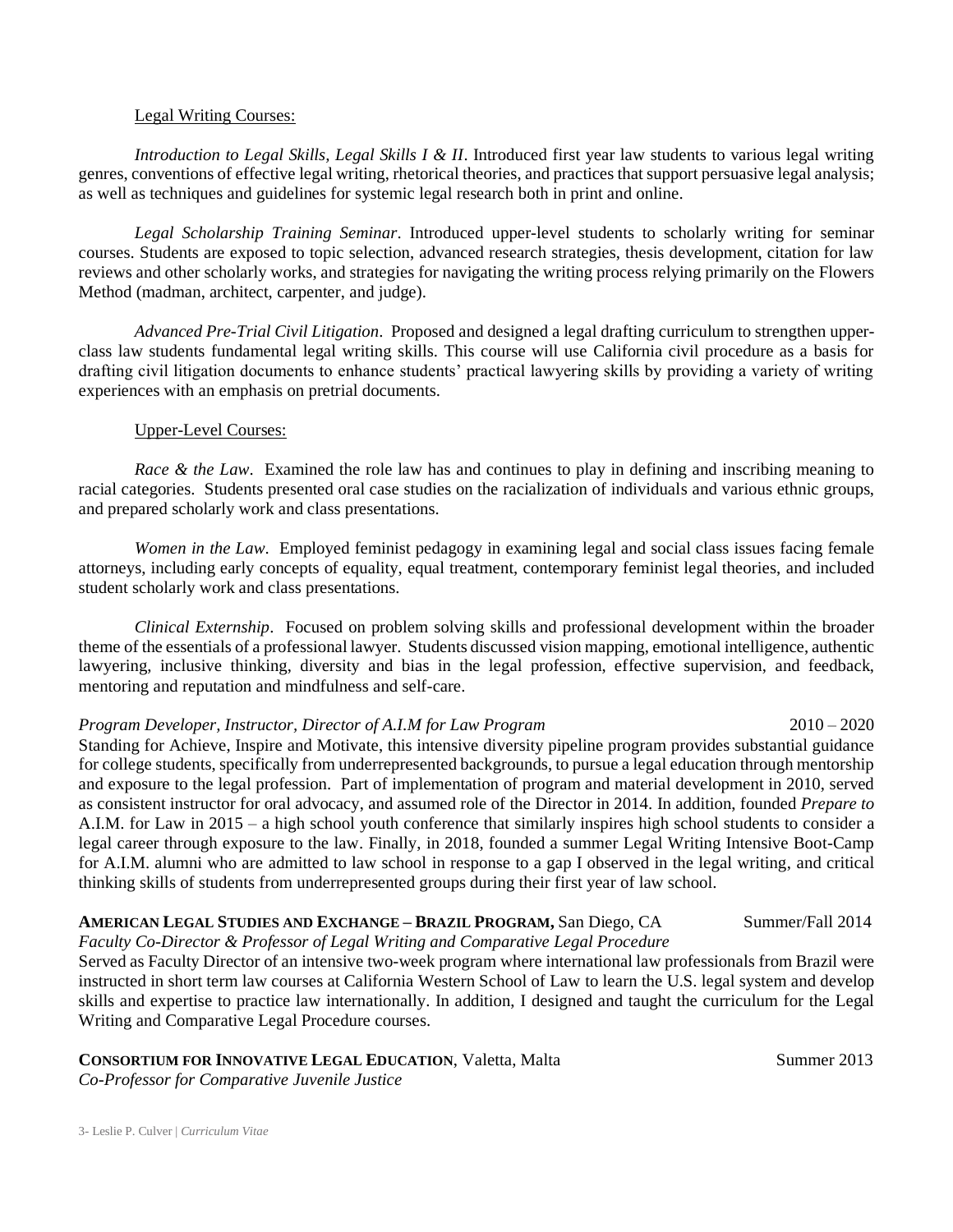Examined the foundations of juvenile justice in the United States and compared the U.S. system to European systems to ultimately determine influence of foreign law in shaping the juvenile justice structure in the United States.

#### **SAINT LOUIS UNIVERSITY SCHOOL OF LAW**, St. Louis, MO 2007 – 2009

*Assistant Professor of Legal Research & Writing* | *Missouri Civil Procedure*

Instructed first year law students in the process of legal and analytical writing, as well as techniques and guidelines for systemic legal research in Legal Research and Writing. In addition, designed curriculum for upper class students that combined lecture of Missouri rules for civil practice with weekly drafting exercises to contextualize those rules.

#### **PUBLICATIONS** \_\_\_\_\_\_\_\_\_\_\_\_\_\_\_\_\_\_\_\_\_\_\_\_\_\_\_\_\_\_\_\_\_\_\_**\_\_\_\_\_\_\_\_\_\_\_\_\_\_\_\_\_\_\_\_\_\_\_\_\_\_\_\_\_\_\_\_\_\_**

*I Wish I Read This Book Before Law School: Advice from Top Professors on How to Adjust, Succeed, and Thrive* [Order](https://www.amazon.com/Wish-Read-This-Before-School/dp/0768945631/ref=sr_1_2?keywords=I+wish+I+read+this+before+law+school&qid=1636570010&sr=8-2)

#1 Release in Business School Guides for 2021 on Amazon. Co-authored this book project that guides prospective law students, who reside globally, about navigating American law schools. The broader discussion proceeds in four parts: Before Law School, Your First Year, Navigating Law School, and Career and Professional Development. Based on my experience as a legal writer professor and as a scholar on identity performance, cultural consciousness, and issues related to diversity and inclusion, I authored the chapters concerning Legal Research & Writing during the first year; Legal Research & Writing Beyond the First Year; How to Take Care of Yourself; and Diversity, Inclusion & Equity.

#### *(Un)Wicked Analytical Frameworks and the Cry for Identity*, 21 NEV. L. J. 655 (2021). [SSRN](https://ssrn.com/abstract=3402173)

IRAC is not the arbiter of legal analysis. In fairness, it never claimed to be. Yet despite IRAC's confession as only a prototype of analytical structure incapable of providing creative depth—a sentiment that many within the legal academy have readily acknowledged for decades—its dominance persists sustained by a presumption of innocence. While my aim is not to challenge IRAC as a structural framework, I do cast IRAC as an overbearing character engendering an identity crisis in legal writing and stunted professional growth and cultural awareness in law students. I use the musical Wicked—the untold story of the Witches of Oz—as a contemporary framework to juxtapose identity performance with legal writing. I first compare IRAC to Glinda the Good Witch, and suggest that IRAC is a rigid, objective, and neutral approach to legal analysis, an approach that mimics white normativity. Thus, I question its ability to serve as an entry point for a more complex analysis or platform for Other experiences. Second, I compare Analytical Frameworks to the Wicked Witch of the West and suggest the richness of such frameworks are truly the transformative process of legal analysis, serving not as an impediment to students' authentic identity as lawyers, but as further development of it.

*Broken Landscapes, Black Beauty*, *in* Racism, Regulation, and the Administrative State, THE REGULATORY REV. (University of Pennsylvania Carey Law School) (Nov. 10, 2020); [https://www.theregreview.org/2020/11/10/culver](https://www.theregreview.org/2020/11/10/culver-broken-landscapes-brown-beauty/)[broken-landscapes-brown-beauty/](https://www.theregreview.org/2020/11/10/culver-broken-landscapes-brown-beauty/) (using my knowledge as experienced identity scholar, with a focus on intercultural awareness and identity performance, to examine "how structural inequality and implicit biases affect who gets to be a lawyer and who finds success at law school and beyond.").

#### *No Matter How Loud I Shout: Legal Writing as Gender Sidelining*, 69 J. LEGAL EDUC. 31 (2019). [SSRN](https://ssrn.com/abstract=3898304)

This Essay is part of a compilation of essays based on a 2019 AALS Discussion group titled, *Building Bridges Across Curricular and Status Lines: Gender Inequity throughout the Legal Academy*. This Essay views legal writing, which is often outside the unitary tenure program in legal academia, as a mode of gender sidelining. Despite many legal writing professors having served on law review, competed in moot courts, served as judicial clerks and as practicing attorneys prior to the academy, with many currently serving in Deanships, there still exists a false and exhausting need to parade such accolades to demonstrate their credibility within the academy. This Essay maintains that the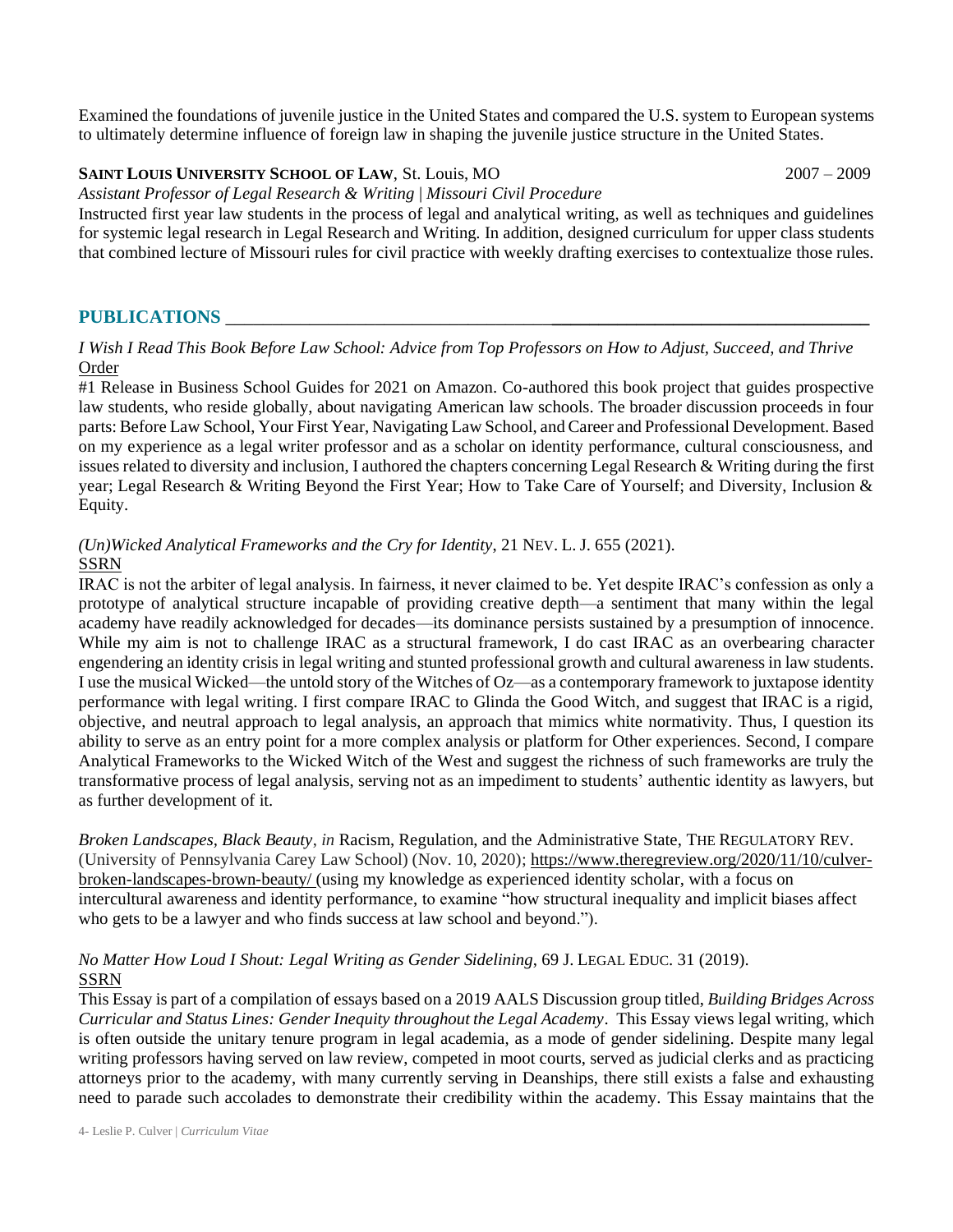academic unsteadiness for legal writing faculty is the socially constructed byproduct of legal writing training falling outside the masculine vision of traditional case method study for law schools, combined with the overrepresentation of women as legal writing faculty. In this way, legal writing is gender sidelined and parity in status is the only systemic gesture to combat the gendered barrier of white males who dominant the legal academy.

#### *Conscious Identity Performance*, 55 SAN DIEGO L. REV. 577 (2018). [SSRN](https://ssrn.com/abstract=3036768)

This article expands on identity performance scholarship that describes the pressures marginalized groups feel to perform their identity in a predominantly white legal profession. It draws on an interdisciplinary theory that legal scholars have largely ignored, co-cultural theory, which describes how non-dominant cultures communicate in a dominant society. This theory catalogues the micro-level communication practices outsiders employ to navigate their workplaces. This article introduces the term *conscious identity performance* as an indispensable step toward empowerment for outsiders in the legal profession, who might otherwise internalize the insiders' stereotypes to their detriment.

#### *The Rise of Self Sidelining*, 39 WOMEN'S RTS. L. REP. 173 (2018). [SSRN](https://papers.ssrn.com/sol3/papers.cfm?abstract_id=3085145)

This Article examines the collision between the impostor phenomenon and gender sidelining, which results in a false endorsement of inadequacy and leads women to self-sideline. Specifically, it characterizes self-sidelining as rising from internal feelings of fear and doubt (imposter), that if externally validated by male gender preference (gender sidelining), can cause women to consciously or subconsciously discipline themselves to forgo their professional advancement. Ultimately, this Article exposes the social harm of self sidelining, even absent adequate legal remedies, and urges its awareness and presence in the ongoing gender inequity discussion in the legal profession.

### *My Enemy's Enemy and the Case for Rhetoric*, 15 LEGAL COMM. & RHETORIC: JALWD 293 (2018). [SSRN](https://ssrn.com/abstract=3447905)

This Book Review examines *Race, Nation, and Refuge: The Rhetoric of Race in Asian American Citizenship Cases* by Doug Coulson where he analyzes race eligibility cases to underscore the value of rhetoric in judicial advocacy. Focusing specifically on Asian Americans, Coulson's thesis is to showcase the rhetorical dance that balances the United States' perceived threats to national security with the nation's subjective definition of whiteness and freedom. The Review highlights Coulson's belief that where immigrants utilized a rhetorical strategy that politically aligned their interest with the United States' national security, the advocate was successful in becoming free white persons for purpose of naturalization. The Review also questions whether this rhetorical strategy could provide a template for any marginalized group that seeks inclusion or status equality within a dominant societal structure to survive. That is, could marginalized and privileged groups find a common enemy that would unite them in the twenty-first century?

## *White Doors, Black Footsteps: Leveraging White Privilege to Benefit Law Students of Color*, 21 J. GENDER, RACE & JUSTICE 37 (2017).

#### [SSRN](https://ssrn.com/abstract=2878185)

This Article examines the value of intercultural mentoring relationships between white law professors and law students of color in efforts to reduce racial bias against these students. Research demonstrates that the success or failure of the law student of color in the legal profession strongly correlates with an acclimation toward positive interracial relationships. Using an interdisciplinary approach—a nexus between law, feminist communication theory, and social science disciplines—it argues that white privilege awareness among white law professors, who mentor students of color, and then leverage their white privilege to open professional doors for these students, will reduce implicit bias, and ultimately increase the retention of diverse attorneys.

"*And I don't know why it is that you threw your life away:"* Abolishing Life Without Parole, the Supreme Court in *Graham v. Florida* Now Requires States Give Juveniles Hope for a Second Chance, 20 B. U. PUB. INT. L.J. 35 (2010). [SSRN](https://ssrn.com/abstract=2878212)

5- Leslie P. Culver | *Curriculum Vitae*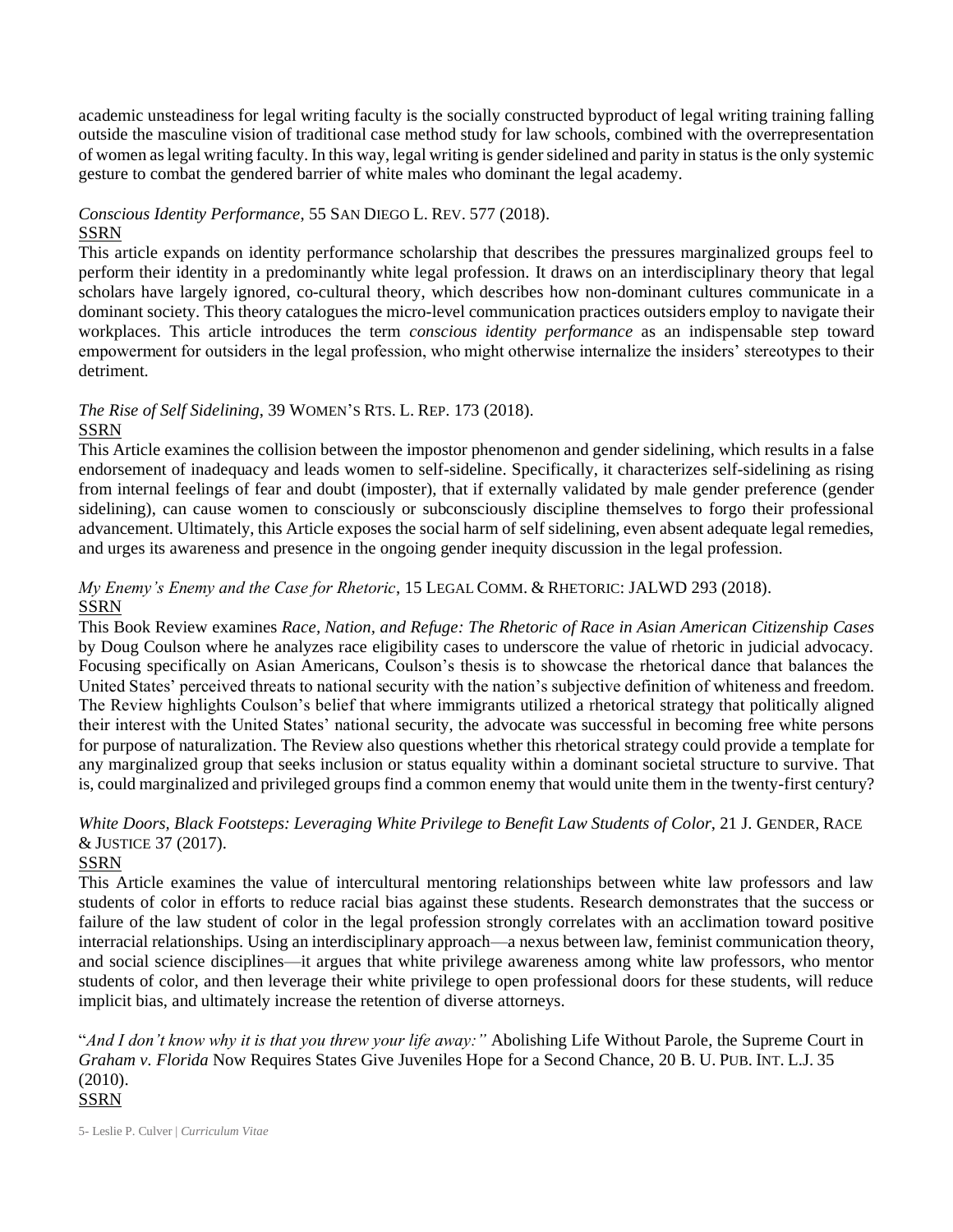This Article analyzes the story of juvenile Terrance Graham who was sentenced, at age sixteen, to life without parole for a non-homicide crime. After firmly abolishing the death penalty for all juveniles as a violation of the Eighth Amendment, the Court reaffirmed that juveniles are less culpable than adults by holding that life without parole is disproportionately harsh for juvenile non-homicide offenders, and thus violates the Eighth Amendment. This Article analyzes two issues left in the wake of *Graham*: (1) the inconsistency in the Court's reasoning when viewed against lengthy term of year sentences, and (2) the implicit requirement to reinstate effective parole boards considering Graham's new constitutional mandate to give juveniles a meaningful opportunity to reenter society.

15 MO. PRAC., *Civil Rules Practice (Rules 41-55)* §§ 41.01-55.33-8 (4th ed. 2012) (hardbound volume) and (4th ed. 2013-2018 Cum. Supp.).

12 MO. PRAC., *Jurisdiction, Venue, Limitations* §§1:1-8:394 (3d ed. 2009-2011, 2013-2014 Cum. Supp.).

#### **WORKS IN PROGRESS**\_\_\_\_\_\_\_\_\_\_\_\_\_\_\_\_\_\_\_\_\_\_\_\_\_\_\_\_\_**\_\_\_\_\_\_\_\_\_\_\_\_\_\_\_\_\_\_\_\_\_\_\_\_\_\_\_\_\_\_\_\_\_\_**

*Of Watercolor and Rhetoric: Illuminating Legal Analysis with Creativity and Bravery* (working title) *in* THRESHOLD CONCEPTS IN LEGAL WRITING (Kristin Tiscione & Melissa Weresh, eds. forthcoming 2022).

The broader edited volume explores the threshold concepts within legal writing as an interdisciplinary practice and a subject of study, specifically examining metaconcepts (e.g., legal writing as a meaning-making activity, legal writing as rhetorical with distinctive rhetorical conventions), and individual concepts such as legal writing creates and recreates the law, and legal writing denies its rhetorical nature). My specific chapter essay extends from the development of my Rhetorical Profile analytical framework and focuses on the need for legal writers to understand both the underlying doctrine of law and the rhetorical skills necessary to communicate meaning. Using my humble beginnings into water coloring, this chapter analogizes the tension I experienced, after a year of copying the work of others, between wanting more organic work and having the work accepted within the community of watercolor purists. Similarly, novice legal writers are too inexperienced to know they can influence and shape the rhetorical value of legal text for their reader. Moreover, they are often handed formulaic or reductive tools to 'engage' in legal analysis without foresight of the larger meaning-making picture they seek to create for the reader — be it predictive or persuasive. Yet broadly understanding that they *can* influence meaning for the reader is formative to the writer's identity as a lawyer. They are not powerless.

#### *The Pale Veil: Decentering Whiteness as Power and Communication in the Legal Profession*

Literature is replete with works discussing whiteness as a construct, but few works have explored the white man's voice on his own terms. Focusing on the American legal profession which is 86% white, this work is grounded in qualitative research and provides a unique account of how white, male lawyers think and talk about diversity. I, along with two co-researchers, used a phenomenological approach to interview approximately fifty lawyers across the country. This project focuses only on those who were perceived or identified as white males—which, as of 2020, the legal profession comprises 86% white and 63% male. Presented as constructed vignette within an autoethnography, this critical approach highlights behaviors that maintain the white males' lives and experiences as the referent point of normalcy, making them blind to their own centering of whiteness. It further challenges white male essentialism and pushes for a reimagining of the relationship between whiteness and power. Ultimately, the goal is to shift the gaze for the white male beyond their veil toward the oft invisible Other, inviting him in as a listener to recognize historical privilege and power, and be equipped to partner as an agent of change toward equality and inclusion.

#### *The Rhetorical Profile*

This essay is a pedagogical companion piece to *Modeling Wicked*. I describe the Rhetorical Profile as a method for teaching the process of legal analysis that pushes against IRAC's rigidity and dominance. This method is a contemporary means of engaging students in critical interrogation of the law by viewing and understanding legal writing in terms of genres (e.g., judicial opinions or motions), their corresponding conventions (e.g., governing rules,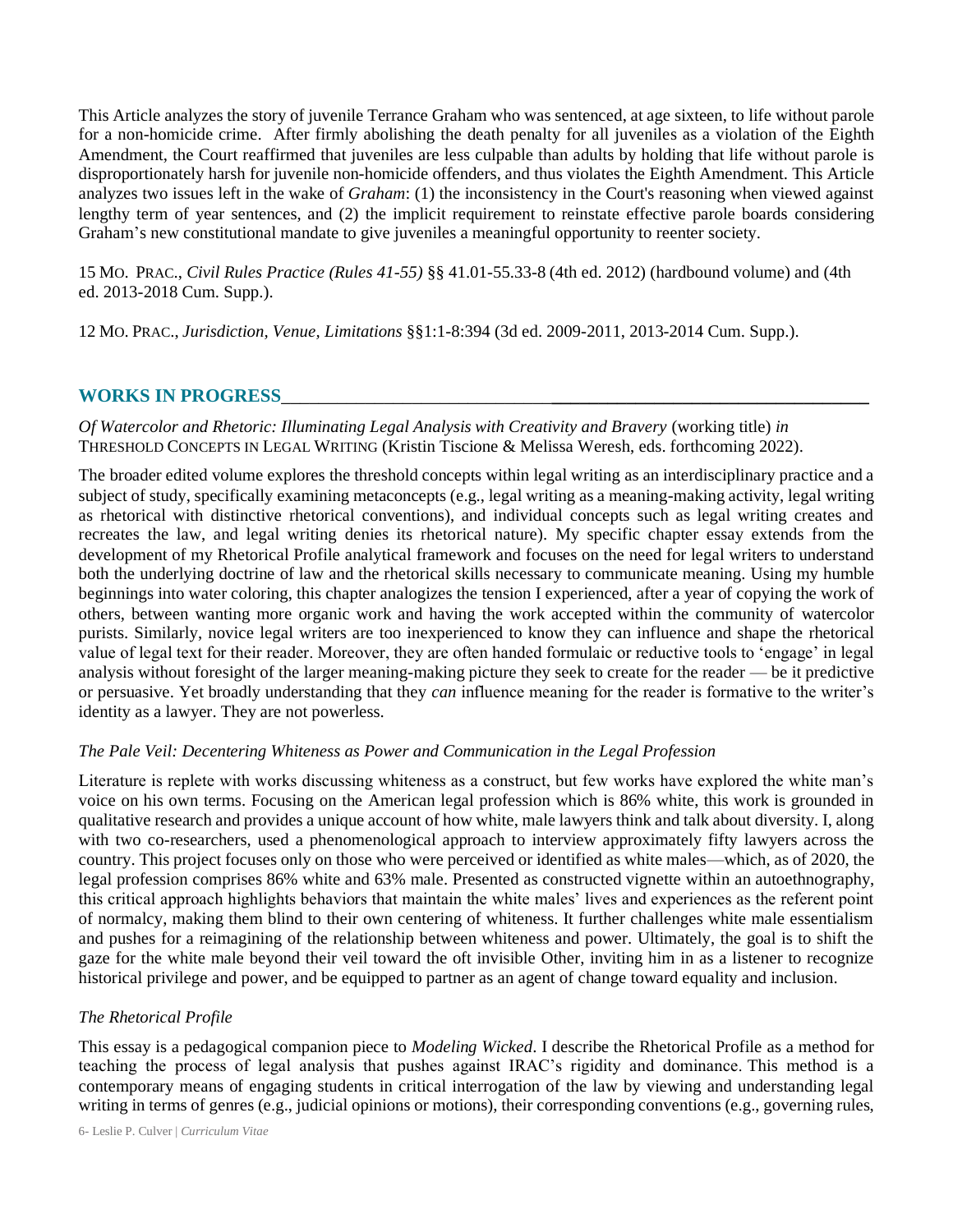analogical and deductive reasoning), and, developing tools to consciously provide depth and breadth into legal analysis, to construct an effective and persuasive legal analysis. As a holistic platform, as opposed to a new paradigm, it situates and gives space to the *already existing* questions student should consider at each stage of an analysis to engage consciously and confidently in critical legal analytical thinking.

| PROFESSIONAL EXPERIENCE                                                                                                                                                                                                          |                  |
|----------------------------------------------------------------------------------------------------------------------------------------------------------------------------------------------------------------------------------|------------------|
| REO <sup>TM</sup> INSTITUTE, San Diego, CA<br>Founder, Speaker, Trainer, Consultant / http://lesliepatrice.com/reo/                                                                                                              | 2020-present     |
| Initiative to equip those in legal education and legal profession with inter-cultural awareness and identity                                                                                                                     |                  |
| performance tools to confront harmful bias, empower conscious identity choices, and enable attorneys to better<br>understand the complexities of representing clients within marginalized communities by "Rethinking Otherness." |                  |
| <b>SONLIGHT DESIGNS, Salt Lake City, UT</b>                                                                                                                                                                                      | 2020-present     |
| Website Design   https://sonlightdesigns.io/                                                                                                                                                                                     |                  |
| YOUNG LIVING BRAND PARTNER, Salt Lake City, UT<br>Executive Brand Partner   www.diffusedsonlight.com                                                                                                                             | 2016-present     |
| LESLIE PATRICE PHOTOGRAPHY, San Diego, CA<br>Lifestyle Photographer / www.lesliepatricephoto.com                                                                                                                                 | $2006$ – present |
| HON. LAWRENCE G. CRAHAN, Missouri Court of Appeals, Eastern District, St. Louis, MO<br>Judicial Law Clerk                                                                                                                        | $2002 - 2003$    |
| HON. MARY K. HOFF, Chief Judge, Missouri Court of Appeals, Eastern District, St. Louis, MO<br>Judicial Law Extern                                                                                                                | 2001             |
| SAINT LOUIS UNIVERSITY SCHOOL OF LAW, St. Louis, MO<br>Faculty Fellow for Professor Camille Nelson                                                                                                                               | $2000 - 2002$    |
| MISSOURI COURT OF APPEALS, EASTERN DISTRICT, St. Louis, MO<br>Library Assistant, Laura T. Roy, Clerk of Court                                                                                                                    | $2000 - 2002$    |
| <b>MISSOURI STATE PUBLIC DEFENDER, St. Louis, MO</b><br>Youth Advocacy Unit Intern                                                                                                                                               | Summer 2000      |



#### **REO INSTITUTE: PRESENTATION, St. Louis, MO Feb. 16, 2022**

*Invited ReO Institute Consultant*: Facilitated virtual discussion on the Black experience in the legal profession through understanding identity and culture as a necessary foundation for social location, identity performance, and meaningful individual growth.

#### **REO INSTITUTE: WORKSHOP**, New Haven, CT Jan. 20-21, 2022

Yale Law School *Invited ReO Institute Consultant*: Conducted virtual workshop focused on bias awareness for Yale Law Journal to equip Executive Board with strategic tools to disrupt harmful bias during author submission process; also facilitated

Husch Blackwell Law Firm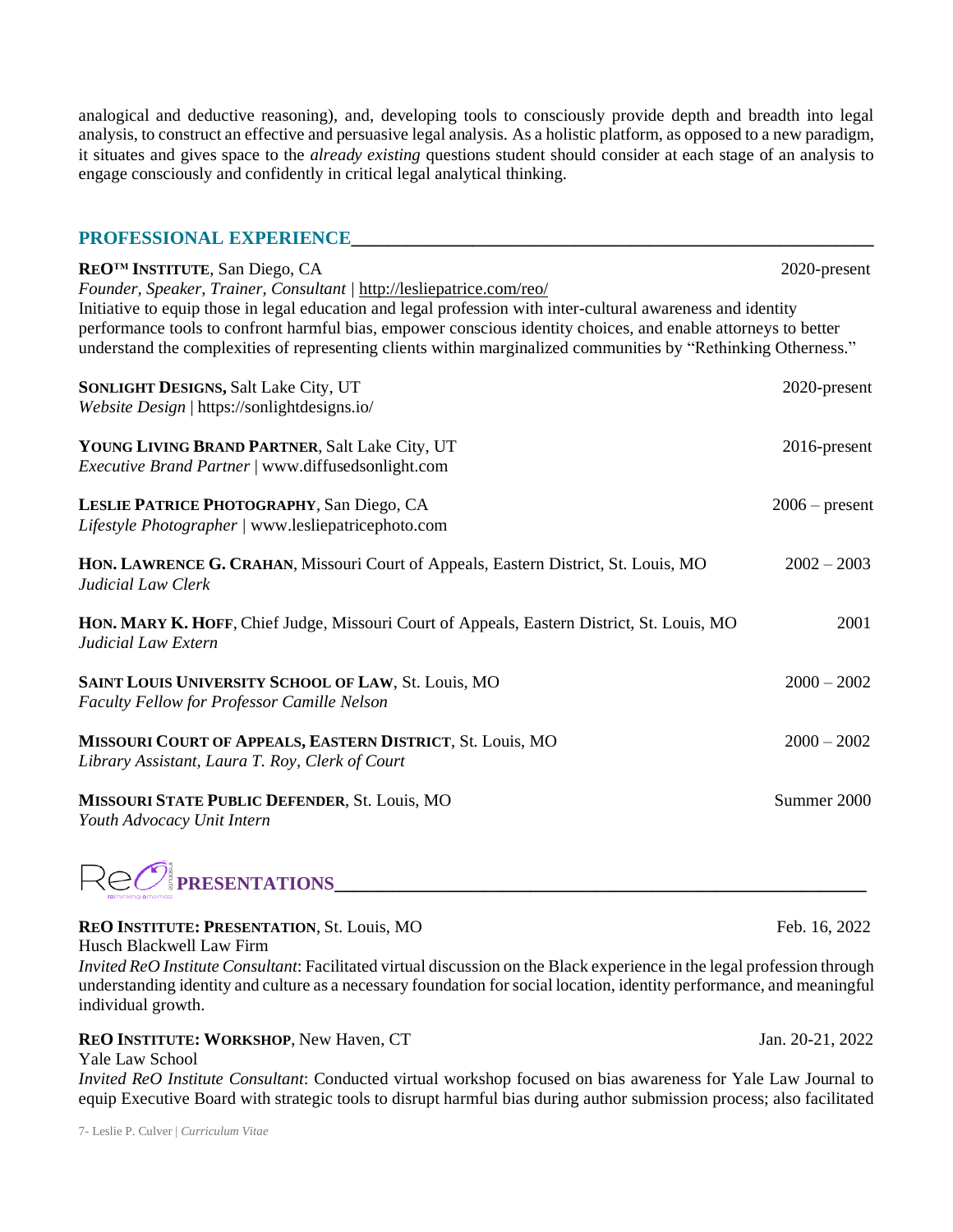dialogue exploring intercultural awareness and leadership as social process to build inclusive culture among YLJ editorial staff.

#### **REO INSTITUTE: PRESENTATION & ORIENTATION**, Athens, GA Aug. 13, 2021

University of Georgia School of Law

*Invited ReO Institute Consultant*: Conducted in-person Dialogue on Cultural Awareness and Identity Performance as a part of law school's broader professional identity segment for the 2021 incoming 1L orientation, with additional (self-selected) facilitated small-group interactive dialogue that further explored multiple identities and practical steps to develop cultural awareness during law school.

#### **REO INSTITUTE: PRESENTATION & ORIENTATION**, New Haven, CT Aug. 8-10, 16 2021

Yale Law School

*Invited ReO Institute Consultant*:

Conducted virtual cultural awareness and identity performance facilitated workshops during 1L Orientation with collective focus on invisible norms and biases in the legal profession, and exploring ethnic identity, differences, and law school as a medium for cultural awareness and empowerment through conscious identity performance.

Conducted virtual professionalism and leadership training for upper-level student organization leaders, with focus on promoting dialogue, modeling difficult/cross-cultural dialogues, and building community.

|  |  |  | <b>REO INSTITUTE: WORKSHOP, New Haven, CT</b> |  |
|--|--|--|-----------------------------------------------|--|
|--|--|--|-----------------------------------------------|--|

Yale Law School

*Invited ReO Institute Consultant*: Conducted virtual workshop focused on bias awareness for Yale Law Journal to equip Executive Board with strategic tools to disrupt harmful bias during author submission process and facilitated dialogue exploring intercultural awareness and leadership as social process to build inclusive culture among YLJ editorial staff.

#### **REO INSTITUTE: PRESENTATION**, Orange County, CA Feb. 25, 2021

Orrick Law Firm (LA and Orange County)

*Invited ReO Institute Panelist*: Discussing the CROWN Act, conscious identity performance, and the Black experience in the legal profession.

#### **REO INSTITUTE: PRESENTATION, Phoenix, AZ Feb. 25, 2021**

Arizona Collaborative Bar & South Asian Bar Association of Arizona *Invited ReO Institute MCLE Speaker*: Virtual presentation: "A Conversation on Historical Roots of the American Legal Profession and Conscious Identity Performance for Traditionally Marginalized Attorneys"

### **REO INSTITUTE: WORKSHOP**, Philadelphia, PA Oct. 30, 2020

University of Pennsylvania Law School

*Invited ReO Institute Consultant*: Conducted virtual identity performance and strategic planning workshop focused on bias awareness and core values for The Regulatory Review to equip Executive Board with strategic tools to disrupt harmful bias during applicant admission and contributor submission process and build inclusive culture.

#### **REO INSTITUTE: WORKSHOP**, Philadelphia, PA Oct. 23, 2020

University of Pennsylvania Carey Law School

*Invited ReO Institute Consultant*: Conducted virtual professionalism and leadership training for student organization leaders, with focus on promoting dialogue, modeling difficult/cross-cultural dialogues, and building community.

#### **REO INSTITUTE: WORKSHOP**, Philadelphia, PA Oct. 16, 2020

University of Pennsylvania Law School

8- Leslie P. Culver | *Curriculum Vitae Invited ReO Institute Consultant*: Conducted virtual training for JD/LLM Admissions Department focused on providing informative foundation for understanding the role of implicit and confirmation bias in the evaluation process of admission files to advance cultural awareness and create an inclusive and representative applicant pool.

**Apr. 5, 8, 2021**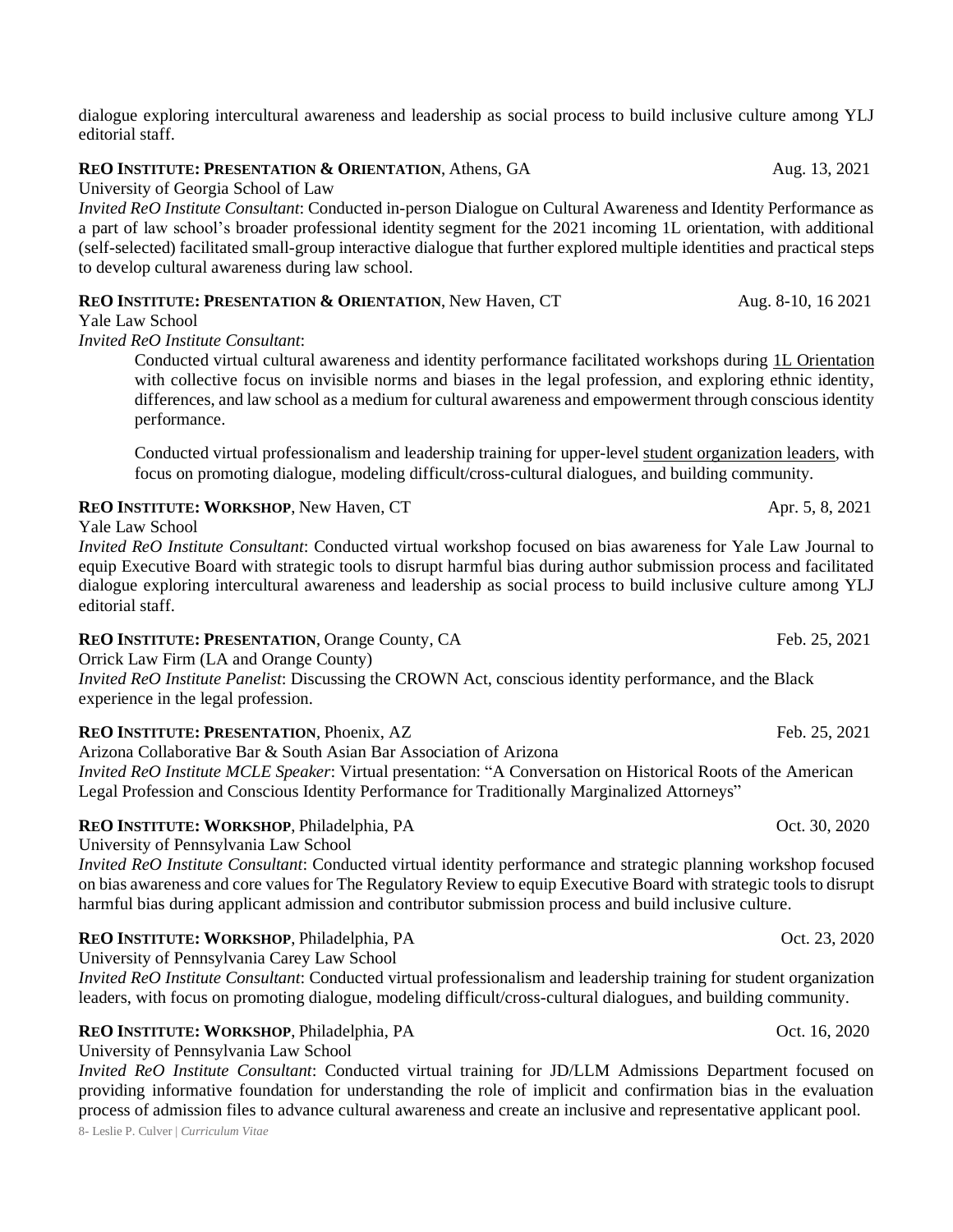#### 9- Leslie P. Culver | *Curriculum Vitae*

### **REO** INSTITUTE: WORKSHOP, Palo Alto, CA Sept. 18 & 25, 2020

Stanford University Law School

*Invited ReO Institute Consultant*: Conducted virtual professionalism and leadership training for student organization leaders, with focus on promoting dialogue, modeling difficult/cross-cultural dialogues, and building community.

## **REO INSTITUTE: PRESENTATION & ORIENTATION**, Philadelphia, PA Sept. 1-4, 2020

University of Pennsylvania Carey Law School

*Invited ReO Institute Consultant*: Conducted virtual cultural awareness and identity performance presentation for 1L Orientation with collective focus on invisible norms and biases in the legal profession, and exploring ethnic identity, differences, and law school as a medium for cultural awareness and empowerment through conscious identity performance.

# **REO INSTITUTE: PRESENTATION & ORIENTATION**, Lawrence, KS Aug.-Sept. 2020

University of Kansas School of Law

*Invited ReO Institute Consultant*: Conducted virtual cultural awareness and identity performance presentation for 1L Orientation and 2L/3L students with collective focus on invisible norms and biases in the legal profession, and exploring ethnic identity, differences, and law school as a medium for cultural awareness and empowerment through conscious identity performance.

## **REO INSTITUTE: PRESENTATION & ORIENTATION**, Springfield, MA Aug. 20, 2020

Western New England University School of Law

*Invited ReO Institute Consultant*: Conducted virtual cultural awareness and identity performance presentation for Faculty to provide informative foundation for future faculty dialogue on issues within diversity, inclusion, and equity, with focus on faculty development/empowerment, and genuine student connection to foster productive social justice conversations.

### **REO INSTITUTE: PRESENTATION & ORIENTATION**, Lawrence, KS Aug. 18, 2020

University of Kansas School of Law

*Invited ReO Institute Consultant*: Conducted virtual cultural awareness and identity performance presentation for Faculty to provide informative foundation for future faculty dialogue on issues within diversity, inclusion and equity, with focus on faculty development/empowerment, and genuine student connection to foster productive social justice conversations.

# **REO INSTITUTE: PRESENTATION & ORIENTATION**, Malibu, CA Aug. 11-13, 2020

Pepperdine University Caruso School of Law

*Invited ReO Institute Consultant*: Conducted virtual cultural awareness and identity performance presentation for 1L Orientation during Launch Week with collective focus on invisible norms and biases in the legal profession, and exploring ethnic identity, differences, and law school as a medium for cultural awareness and empowerment through conscious identity performance.

# **REO INSTITUTE: PRESENTATION**, San Diego, CA June 24, 2020

Appellate Defender, Inc.

*Invited ReO Institute Speaker*: Virtual presentation exploring implicit bias and cultural awareness in and through legal writing, and the impact on the broader legal community's efforts toward diversity and inclusion.

# **REO INSTITUTE: WORKSHOP, Philadelphia, PA May 11, 2020**

University of Pennsylvania Law School

*Invited ReO Institute Consultant*: Conducted virtual half-day seminar focused on implicit bias for UPenn Law Review to equip Executive Board with strategic tools to disrupt harmful bias during 1L Law Review Creative Essay Writeon competition.

# **REO INSTITUTE: MCLE PRESENTER**, Chula Vista, CA April 15, 2020\*

South Bay Bar Association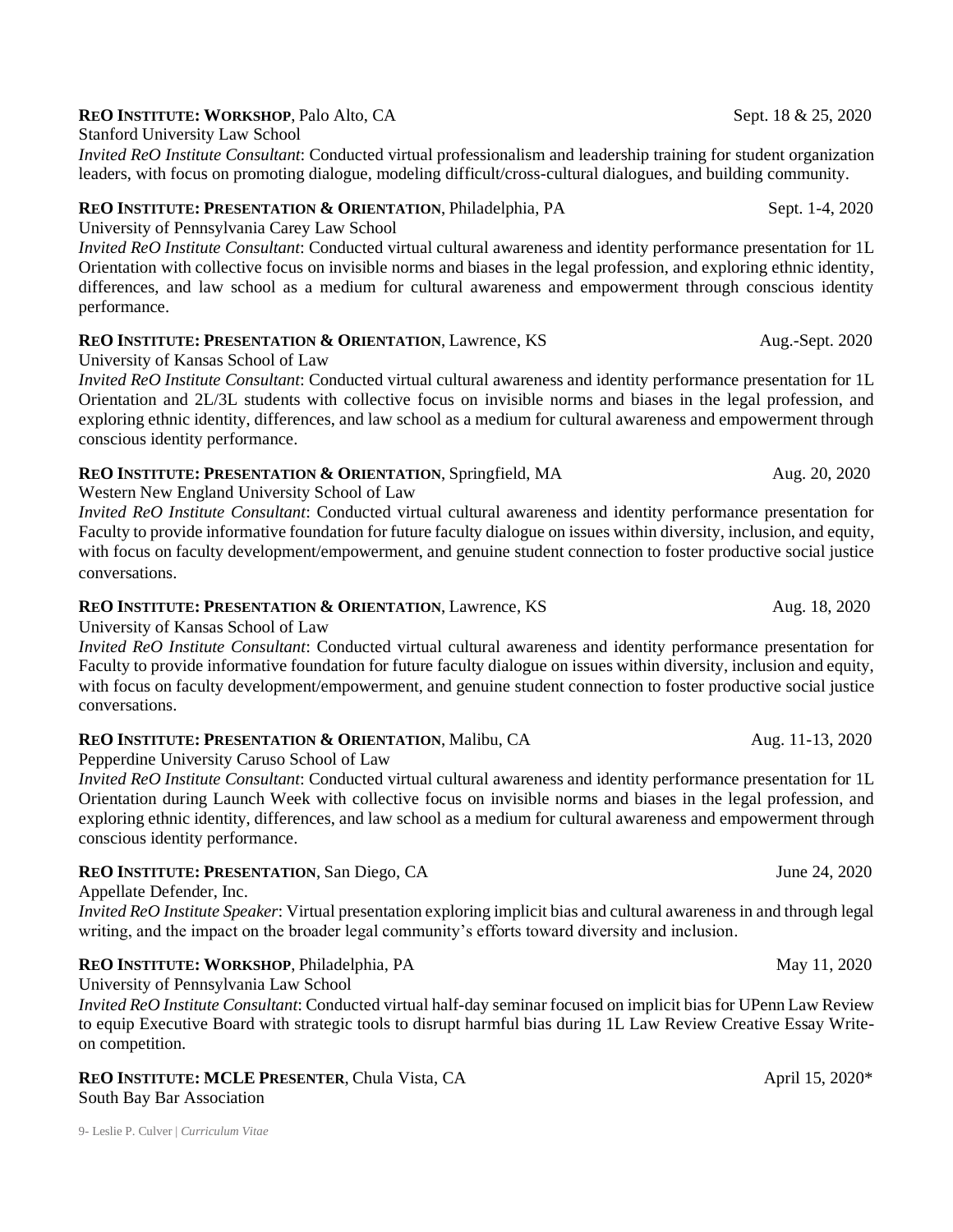*Invited ReO Institute Speaker*: Presenting Elimination of Bias MCLE, via ReO Institute, to explore identity performance and cultural awareness and their impact on access to and barriers to growth within the legal profession. \*Covid-19 cancellation. **REO INSTITUTE: MCLE PRESENTER**, Irvine, CA Feb. 25, 2020

Orrick Law Firm | Orange County

*Invited ReO Institute Speaker*: Provided Lunch & Learn discussion to explore identity performance and cultural awareness in the law firm culture and broader legal profession.

#### **SELECTED PRESENTATIONS & WORKSHOPS\_\_\_\_\_\_\_\_\_\_\_\_\_\_\_\_\_\_\_\_\_\_\_\_\_\_\_\_\_\_\_\_\_\_\_\_\_\_\_\_\_**

**2022 LWI BIENNIAL CONFERENCE**, Washington, DC July 19-23, 2022 Georgetown University Law Center *CLE Presenter*: Rhetoric and Analytical Frameworks as Responsive Organizational Structures to Persuade. *Invited Panelist*: The Positive No.

#### **CHRISTIAN SCHOLARS CONFERENCE ROUNDTABLE DISCUSSION ON RACE AND LAW** June 8-10, 2022 Nashville, TN

Lipscomb University

*Invited Discussant*: Roundtable discussant asked to respond to and advance the ideas raised in the generative session, *Confession and Repentance: Understanding Christian Calls for Racial Justice and a Beloved Community in the American Church and Academy*.

#### **UNIVERSITY OF UTAH, Salt Lake City, UT Apr. 2, 2022**

Black Cultural Center & S.J. Quinney College of Law *Invited Speaker*: Conducted Legal writing workshop overview for local undergraduate students as part of "Black Law Day."

#### **LUTIE LYTLE BLACK WOMEN LAW FACULTY TEACHING SERIES,** Newark, New Jersey Oct. 1, 2021 Rutgers Law School

*Invited presenter*: Providing strategies during *Spotlight on Teaching* for effective structuring of legal writing courses.

**UTAH STATE BAR ASSOCIATION JULY BAR CONVENTION**, Sun valley, ID July 29, 2021 *Invited Co-panelist*: Opening Keynote Plenary - "Equity and Perspective – How Can Our System Be More Reflective of our Community in Seeking Civil Rights and in Dispensing Justice?" with Jeanetta Williams (NAACP); Kathryn Bond-Stockton (University of Utah); Kate Conyers (Utah alum, Criminal Law Practitioner); Dean Elizabeth Kronk Warner, S. J. Quinney College of Law (moderator)

**LAW & SOCIETY ASSOCIATION (LSA) 2021 ANNUAL MEETING, Virtual May 29, 2021** *Invited Co-panelist:* Author Meets Reader: *Shortlisted: Women in the Shadows of the Supreme Court* Providing commentary of *Shortlisted* with co-author, Hannah Brenner Johnson, and connections of book to my personal research on identity performance across ethnicity and gender.

#### **PUBLIC INTEREST LAW ORGANIZATION (PILO) WORKSHOP**, Salt Lake City, UT Mar. 22, 2021

University of Utah S.J. Quinney College of Law

*Invited Speaker*: Conducted virtual professionalism and leadership training for student organization leaders of PILO, with focus on promoting dialogue, modeling difficult/cross-cultural dialogues, and building community.

#### **BLACK CULTURAL CENTER (BCC) SPOTLIGHT SCHOLAR** Feb. 9, 2021

*Invited Speaker:* Discussion of scholarly research on conscious identity performance.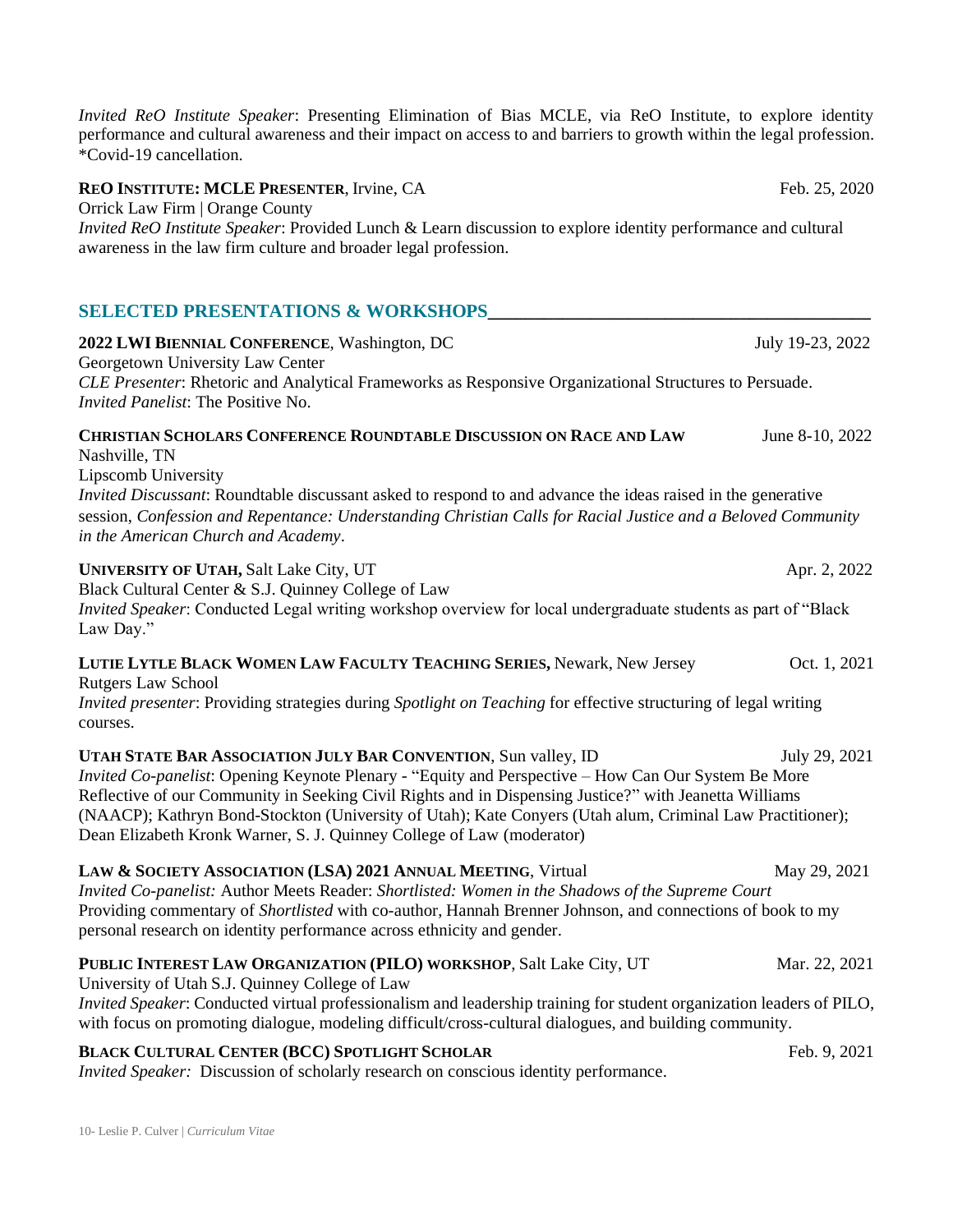| <b>VIRTUAL LEGAL CAREER BOOT CAMP, Various</b><br>AltaClaro and Leg Up Legal University Law Center                                                                                                                                                                                                               | July 22, 2020     |
|------------------------------------------------------------------------------------------------------------------------------------------------------------------------------------------------------------------------------------------------------------------------------------------------------------------|-------------------|
| Invited Presenter: "Diversity Pipeline 101" as part of Career Development Series for 1L, 2Ls and LLM students,<br>with focus on understanding and navigating pipeline programs, internships, externships, clerkships, and<br>fellowships.                                                                        |                   |
| 2020 LWI BIENNIAL CONFERENCE, Washington, DC<br>Georgetown University Law Center                                                                                                                                                                                                                                 | July 15-18, 2020* |
| CLE Presenter: Rhetoric and Analytical Frameworks as Responsive Organizational Structures to Persuade.<br>Invited Panelist: The Positive No. *Covid-19 cancellation.                                                                                                                                             |                   |
| <b>AALS FACULTY FOCUS, Virtual Platform</b><br>Invited Panelist: "Racism, Justice, and Your Fall Classes!" with focus to share with junior and non-tenure track<br>faculty how they might think about incorporating topics concerning racism, justice, diversity, and inclusion into<br>their fall 2020 classes. | June 30, 2020     |
| 2019 GLOBAL LEGAL SKILLS, Phoenix, AZ<br>ASU Sandra Day O'Connor College of Law<br>Co-Presenter: Awakening the "Critical" in Critical Thinking.<br>Work-in-progress presenter: Hidden Voices: Stories of the Legal Profession.                                                                                   | Dec. 12-14, 2019  |
| LATCRIT, INC./SALT ANNUAL FACULTY DEVELOPMENT WORKSHOP, Atlanta, GA<br>The American Hotel Atlanta/Georgia State University<br><i>Invited panelist:</i> Navigating Promotion and Tenure.                                                                                                                          | Oct. 17, 2019     |
| <b>GUEST LECTURER FOR ADVOCACY TOPICS COURSE, Eugene, OR</b><br>University of Oregon School of Law (via Zoom)<br>11- Leslie P. Culver   Curriculum Vitae                                                                                                                                                         | Sept. 17, 2019    |

#### **2020 LWI MENTOR/MENTEE COFFEE BREAK EVENT** Sept. 18, 2020

LWI New Member Committee

*Invited speaker*: Served as mentor for Speed Mentoring session offering expertise for new legal writing professors in the following areas: teaching excellence; scholarship; teaching online; diversity promotion; changing schools; promotion and tenure; global legal skills; service; work-life balance; book publishing; and status. Specifically, I offered mentoring advice on promoting diversity in the lives of faculty members to effectively bring this robust discussion into the classroom.

# GUEST LECTURER FOR OREGON'S PLUS PROGRAM, Eugene, OR July 27, 2020

University of Oregon School of Law (via Zoom)

*Invited presenter*: Discussion of exploring various practice areas, conscious identity performance, and the harm of self sidelining for Oregon Law's PLUS diversity pipeline program participants.

#### **DEAN'S BOOK REVIEW** Jan. 21, 2021

*Invited Panelist*: Reviewing John Meacham's, *His Truth is Marching On: John Lewis and the Power of Hope*, with Dean Elizabeth Kronk Warner's monthly book review.

# **AALS LWRR SECTION/NORTHEASTER ONE-DAY LEGAL WRITING WORKSHOP** Dec. 3, 2020

*Invited Panelist:* Integrating Race Issues in the LRW Classroom: Addressing Benefits and Challenges.

# **INAUGURAL BLACK WOMEN & THE LAW SUMMIT**, Malibu, CA Nov. 6, 2020

Pepperdine University Caruso School of Law (via Zoom)

*Invited panelist*: Supported broad theme of making visible the oft invisible Black woman in the law by discussing how institutions can be accountable for allyship, the role of mentorship, and how Black woman law students can be consciously performing their identities to move toward empowerment despite institutional or historical barriers in the legal profession.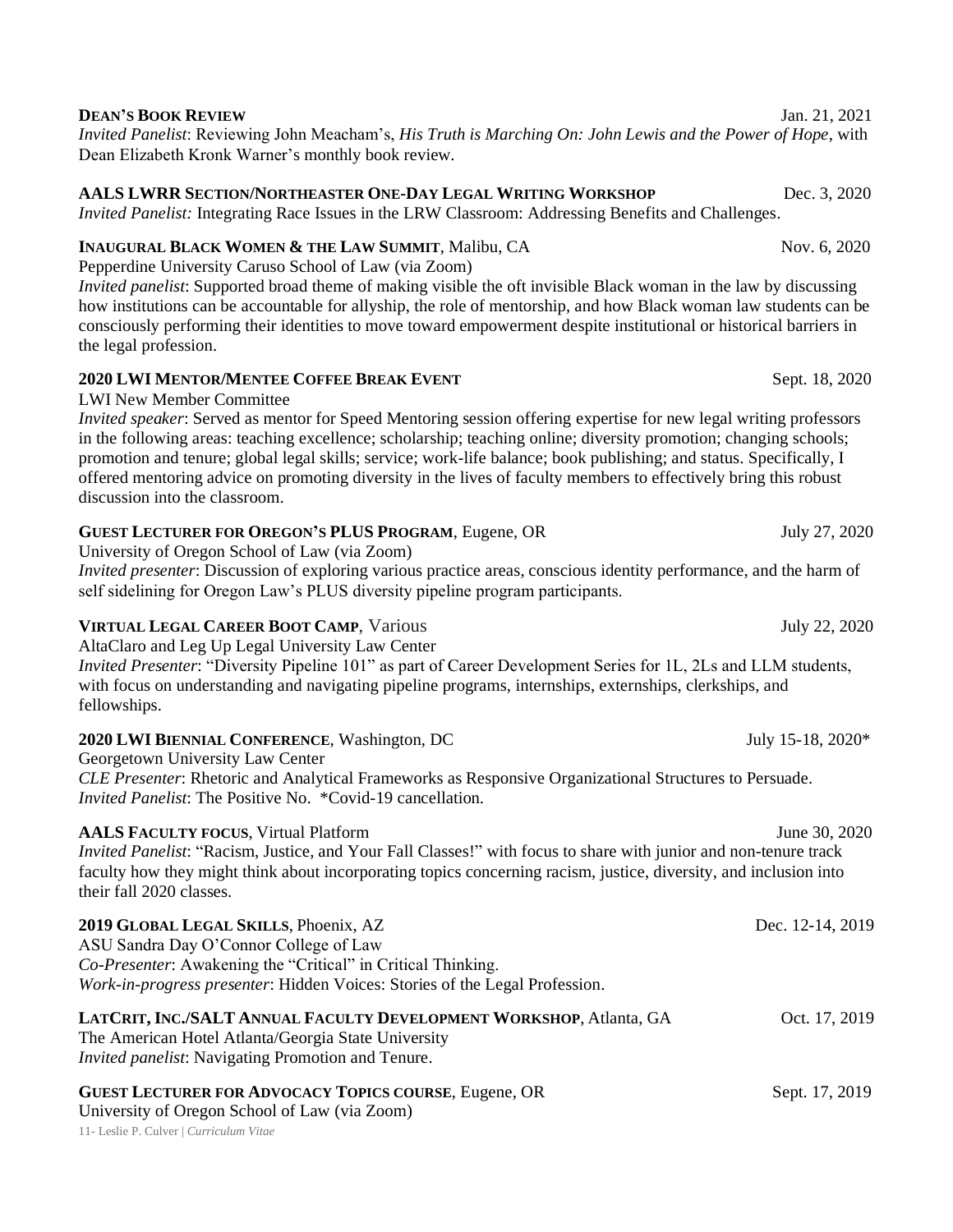| Invited presenter: Conscious Identity Performance for upper-level Advocacy course.                                                                                                                                                                                                            |                      |
|-----------------------------------------------------------------------------------------------------------------------------------------------------------------------------------------------------------------------------------------------------------------------------------------------|----------------------|
| CENTRAL REGIONAL LEGAL WRITING CONFERENCE, Chicago, IL<br>University of Illinois, John Marshall School of Law<br>Presenter: Something Wicked This Way Goes: Reviving Analytical Frameworks Across Disciplines.                                                                                | Sept. 13-14, 2019    |
| FALL 2019 LEGAL WRITING WORKSHOP FACILITATOR, Durham, NC<br>North Carolina Central University School of Law<br>Invited facilitator: Legal Writing Program's 2019 Fall training session.                                                                                                       | Aug. 8, 2019         |
| 2019 SEALS ANNUAL CONFERENCE, Boca Raton, FL<br>Discussant: Identity and Legal Education.<br>$Discussion: Diversity + Inclusion = Change.$<br>Work-in-progress presenter: Modeling Wicked: The Untold Narrative of IRAC's Analytical Framework.                                               | July 28-Aug. 3, 2019 |
| WRITING AS RESISTANCE (WAR) WORKSHOP FOR LEGAL WRITING PROFESSORS OF COLOR July 12-13, 2019<br>Greeley, CO<br>Work-in-progress presenter: Modeling Wicked: The Untold Narrative of IRAC's Analytical Framework.                                                                               |                      |
| SEVENTH APPLIED LEGAL STORYTELLING CONFERENCE, Boulder, CO<br>University of Colorado<br>Invited Panelist: Race, Religion, and Careers: Stories of Professors of Color.                                                                                                                        | July 9-11, 2019      |
| LUTIE LYTLE BLACK WOMEN LAW FACULTY CONFERENCE<br>University Park, PA   Penn State Law<br>Work-in-progress presenter: Professional (Ir)Responsibility and the Unexamined Role of<br>Conscious Identity Performance.                                                                           | June 19-26, 2019     |
| <b>ALWD BIENNIAL CONFERENCE, Boston, MA</b><br>Suffolk School of Law<br>Panelist: Leading in the Face of Hierarchy.                                                                                                                                                                           | May 29-31, 2019      |
| AALS 2019 ANNUAL MEETING, New Orleans, LA<br><b>Hilton New Orleans Riverside Hotel</b><br>Discussant: Building Bridges Across Curricular and Status Lines: Gender Inequity throughout the<br>Legal Academy.                                                                                   | Jan. 3-5, 2018       |
| LEGAL WRITING ONE-DAY CONFERENCE, Eugene, OR<br>University of Oregon School of Law<br><i>Presenter:</i> Picking up the Mantle: Junior Faculty's Role in Elevating the Discipline.                                                                                                             | Nov. 30, 2018        |
| WEST COAST RHETORIC LAW & POLICY WORKSHOP, Las Vegas, NV<br>UNLV Boyd School of Law<br>Work-in-progress presenter: De-Racing Legal Writing.                                                                                                                                                   | Nov. 15-16, 2018     |
| WESTERN REGIONAL LEGAL WRITING CONFERENCE, Irvine, CA<br>University of California, Irvine School of Law<br>Presenter: From Cooks to Chefs: Developing the Rhetorical Profile.                                                                                                                 | Sept. 28-29, 2018    |
| GALEN DISTINGUISHED GUEST IN LEGAL WRITING, Eugene, OR<br>University of Oregon School of Law<br><i>Invited presenter:</i> White Doors, Black Footsteps: Leveraging "White Privilege" for the<br>Benefit of Law Students of Color, 21 J. GENDER, RACE & JUSTICE 37 (2017).<br><b>Read More</b> | Sept. 12-14, 2018    |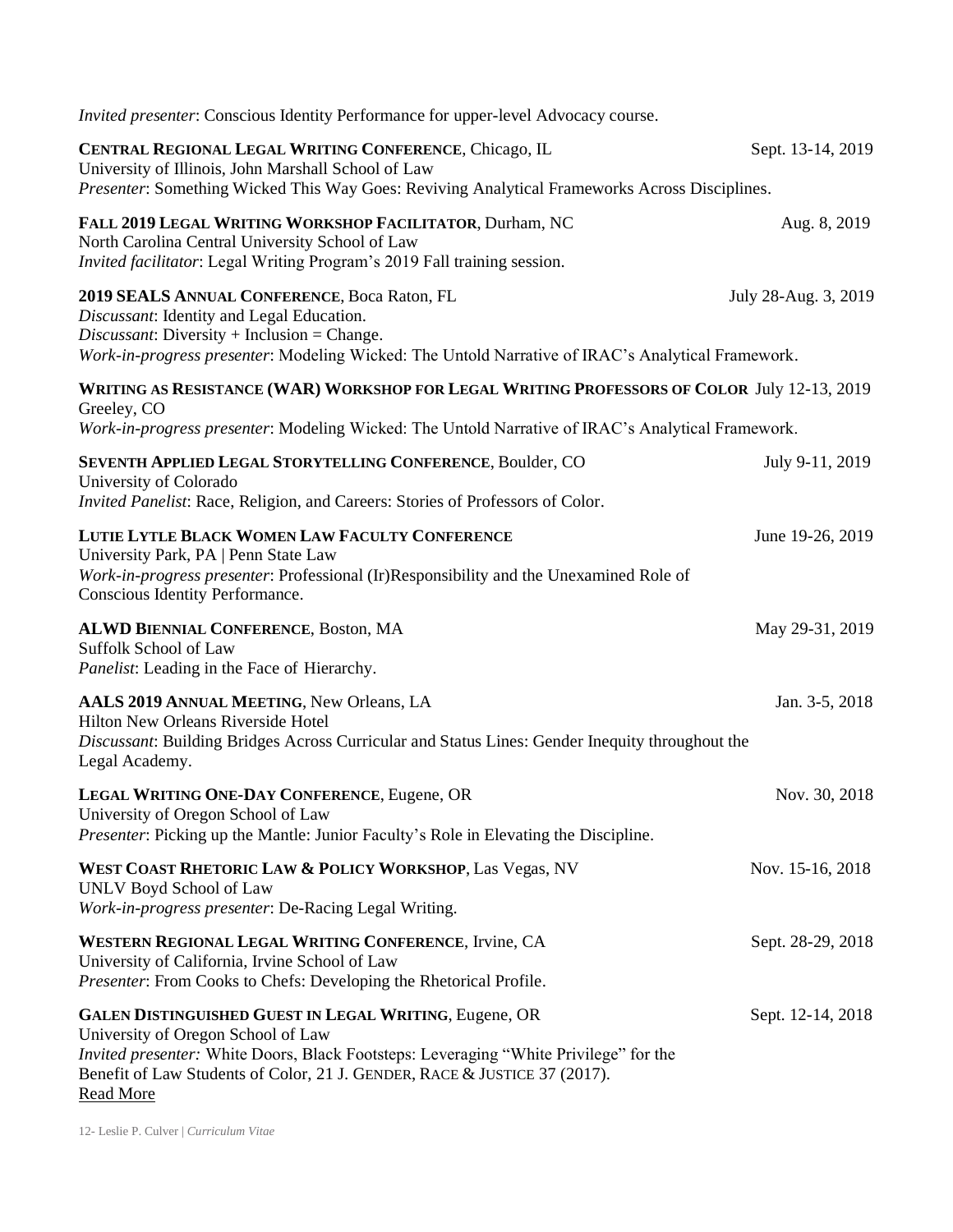| 2018 SEALS ANNUAL CONFERENCE, Fort Lauderdale, FL<br><i>Panelist:</i> Connecting to the Possible: Advancing Despite Hierarchies.<br>Discussant: The Law School Dean and Legal Writing; Connecting Through Scholarship;<br>and Connecting through Diversity: Teach, Learn, and Educate Yourself.<br>Work-in-progress presenter: Professional (Ir)Responsibility and the Unexamined Role of<br>Conscious Identity Performance. | Aug. 6-11, 2018   |
|------------------------------------------------------------------------------------------------------------------------------------------------------------------------------------------------------------------------------------------------------------------------------------------------------------------------------------------------------------------------------------------------------------------------------|-------------------|
| LUTIE LYTLE BLACK WOMEN LAW FACULTY CONFERENCE, Dallas, TX<br>SMU Dedman School of Law<br>Invited panelist: Recognizing and Responding to Gender Sidelining.<br>Presenter: Legal Writing as Identity.                                                                                                                                                                                                                        | July 11-14, 2018  |
| SUMMER INSTITUTE FOR DIVERSITY EDUCATION (SIDE), Athens, OH<br>Ohio University<br>Participant: Participated in 30-hour training under direction of Western Michigan University Professor of<br>Communication Dr. Mark P. Orbe, an internationally known educator, author, and consultant. Received a<br>Certificate in Diversity Training.                                                                                   | May 15-18, 2018   |
| <b>GENDER SIDELINING SYMPOSIUM, San Diego, CA</b><br>California Western School of Law<br>Co-organizer, Panelist Moderator<br>Presenter: The Rise of Self Sidelining, 39 WOMEN's RTS. L. REP. 173 (2018).                                                                                                                                                                                                                     | April 26-27, 2018 |
| ROCKY MOUNTAIN LEGAL WRITING CONFERENCE, Denver, CO<br>University of Denver Sturm College of Law<br>Presenter: Career Wellness: Confronting and Avoiding Self Sidelining.                                                                                                                                                                                                                                                    | March 23-24, 2018 |
| WEST COAST RHETORIC LAW & POLICY WORKSHOP, Palo Alto, CA<br><b>Stanford School of Law</b><br>Presenter: Sentence Organization Deferred, My Head Explodes.                                                                                                                                                                                                                                                                    | Feb. 9, 2018      |
| NEW ENGLAND REGIONAL JUNIOR FACULTY SCHOLARSHIP WORKSHOP, Boston, MA<br>New England Law<br>Presenter: The Rise of Self Sidelining.                                                                                                                                                                                                                                                                                           | Feb. 2, 2018      |
| SOUTHERN CALIFORNIA JUNIOR FACULTY WORKSHOP, Orange, CA<br>Chapman University School of Law<br>Presenter: The Rise of Self Sidelining.                                                                                                                                                                                                                                                                                       | Oct. 28, 2017     |
| CALIFORNIA WESTERN SCHOOL OF LAW FACULTY WORKSHOP SERIES, San Diego, CA<br>California Western School of Law<br>Presenter: The Rise of Self Sidelining.                                                                                                                                                                                                                                                                       | Sept. 19, 2017    |
| <b>ALWD BIENNIAL CONFERENCE, Minneapolis, MN</b><br>University of Minnesota School of Law<br>Presenter: White Doors, Black Footsteps: Leveraging "White Privilege" for the Benefit of Law Students of Color,<br>21 J. GENDER, RACE & JUSTICE 37 (2017).                                                                                                                                                                      | July 19-21, 2017  |
| LUTIE LYTLE BLACK WOMEN LAW FACULTY CONFERENCE, Ann Arbor, MI<br>University of Michigan School of Law<br>Presenter: Conscious Identity Performance.                                                                                                                                                                                                                                                                          | July 5-9, 2017    |
| ROCKY MOUNTAIN LEGAL WRITING CONFERENCE, Phoenix, AZ<br>ASU Sandra Day O'Connor College of Law                                                                                                                                                                                                                                                                                                                               | Mar. 10-11, 2017  |

13- Leslie P. Culver | *Curriculum Vitae*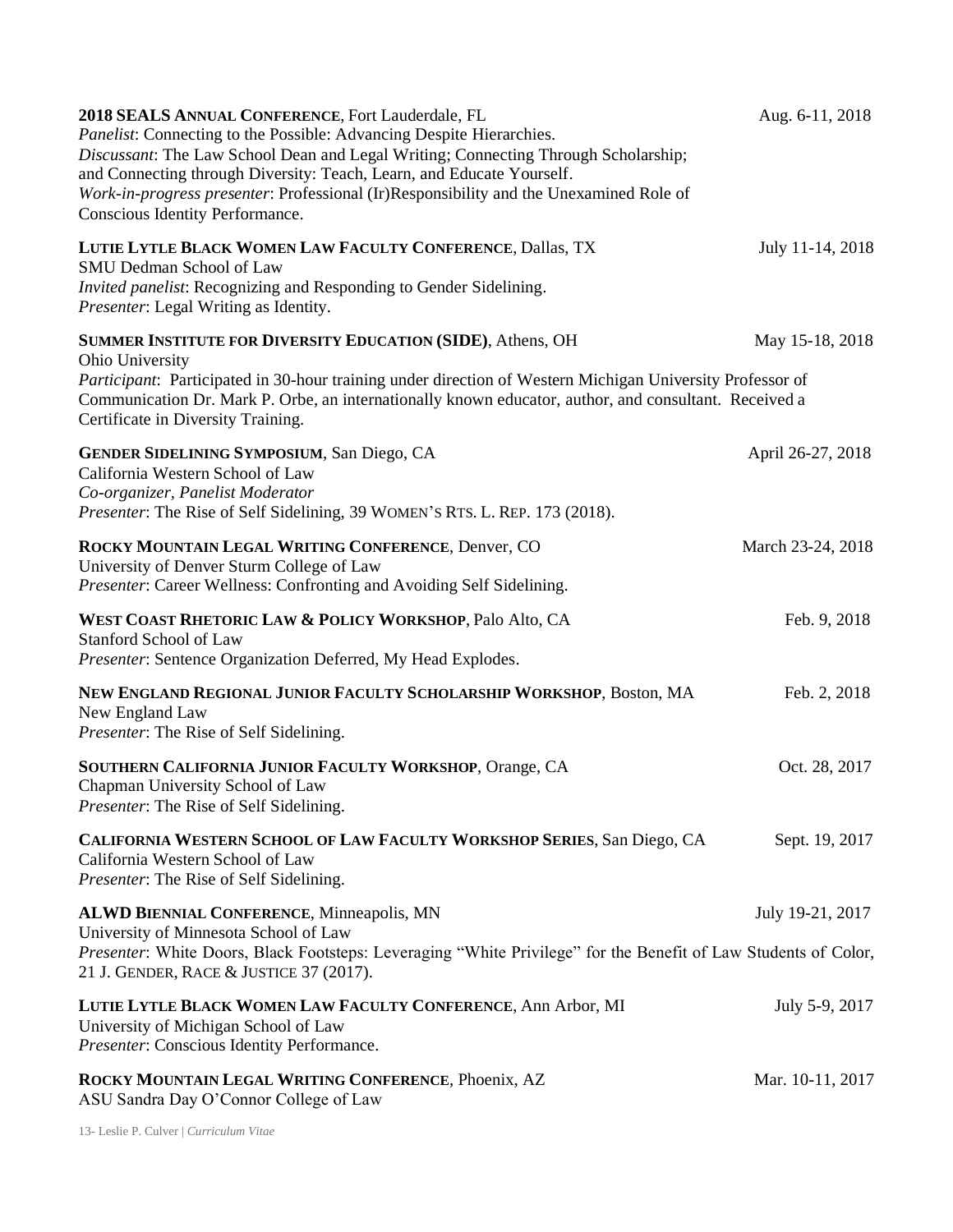| Presenter: All I Really Need to Know About the Bluebook I Learned in Grade School.<br>ALWD Scholars Forum Workshop Presenter: Conscious Identity Performance.                                                                                                                 |                  |
|-------------------------------------------------------------------------------------------------------------------------------------------------------------------------------------------------------------------------------------------------------------------------------|------------------|
| U.S. ATTORNEY'S OFFICE SOUTHERN DISTRICT OF CALIFORNIA, San Diego, CA<br>Invited Black History Month Panelist: The Crisis in Black Education.                                                                                                                                 | Feb. 22, 2017    |
| LEGAL WRITING ONE-DAY CONFERENCE, San Diego, CA<br>California Western School of Law<br>Co-Panelist: Creating models for K-20 pipelines to law school to encourage diverse populations to study law.                                                                           | Dec. 2, 2016     |
| ROCKY MOUNTAIN LEGAL WRITING CONFERENCE, Boulder, CO<br>University of Colorado School of Law<br>Presenter: De-mystifying Legal Research: Using strategic tools designed to create order from seeming chaos,<br>maximizing skill retention, and increasing confidence.         | Mar. 22-23, 2013 |
| ROCKY MOUNTAIN LEGAL WRITING CONFERENCE, Las Vegas, NV<br>UNLV Boyd School of Law<br>Co-Presenter: Less Talk. More Teach: Creating effective and incremental writing and research exercises designed to<br>maximize student learning and confidence.                          | Mar. 25-26, 2011 |
| LEGAL WRITING INSTITUTE ONE-DAY CONFERENCE, San Diego, CA<br>California Western School of Law<br>Panelist: Finding Time and Support for Your Own Scholarship & Why This is the Most Rewarding Job in Legal<br>Education.                                                      | Dec. 3, 2010     |
| <b>SALT CONFERENCE, San Francisco, CA</b><br>Golden Gate University School of Law<br>Invited Panelist: New Professor Series: New Teacher Pipeline Project: Breaking into the Legal Academy.                                                                                   | Mar. 21, 2010    |
| <b>BLSA MIDWEST REGIONAL CONVENTION, St. Louis, MO</b><br>St. Louis University School of Law<br>Conducted Legal Exam workshops for first year law students.<br>Invited Panelist: The Law/yer Professor.                                                                       | Spring 2009      |
| LEGAL RESEARCH & WRITING WORKSHOP LECTURER, St. Louis, MO<br>St. Louis University School of Law<br>Facilitator: Legal writing workshops for Black Law Student Association and Women's Law Student Association,<br>and for practicing attorneys of Mound City Bar Association. | 2000-2009        |

#### **DEPARTMENTAL SERVICE ACTIVITIES\_\_\_\_\_\_\_\_\_\_\_\_\_\_\_\_\_\_\_\_\_\_\_\_\_\_\_\_\_\_\_\_\_\_\_\_\_\_\_\_\_\_\_\_\_\_**

#### **UNIVERSITY OF UTAH-S.J. QUINNEY COLLEGE OF LAW**

Curriculum Committee (2020-present)

Faculty/Staff Inclusion, Diversity, Equity, & Accessibility (IDEA) Committee (2021-present)

Pipeline Program Committee, *Academic Program Director* (2021-present)

Inclusive Design & Design Justice (ID//DJ) Initiative (with Amy Collier) | Liaison for College of Law (2021)

Utah Law Review 2021 Symposium Faculty Co-Organizer, *#Includetheirstories:Rethinking, Reimagining and Reshaping Legal Education*, Nov. 5-6, 2021 (drafted proposal submission, press blurb, and designed marketing graphic). The 2021 media press blurb:

The *Utah Law Review* is delighted to announce its 2021 Symposium entitled: #Includetheirstories: Rethinking, Reimagining, and Reshaping Legal Education. The entire world was shaken by the events of 2020; a year which the history books will pen with infamy. Along with a global health pandemic that tested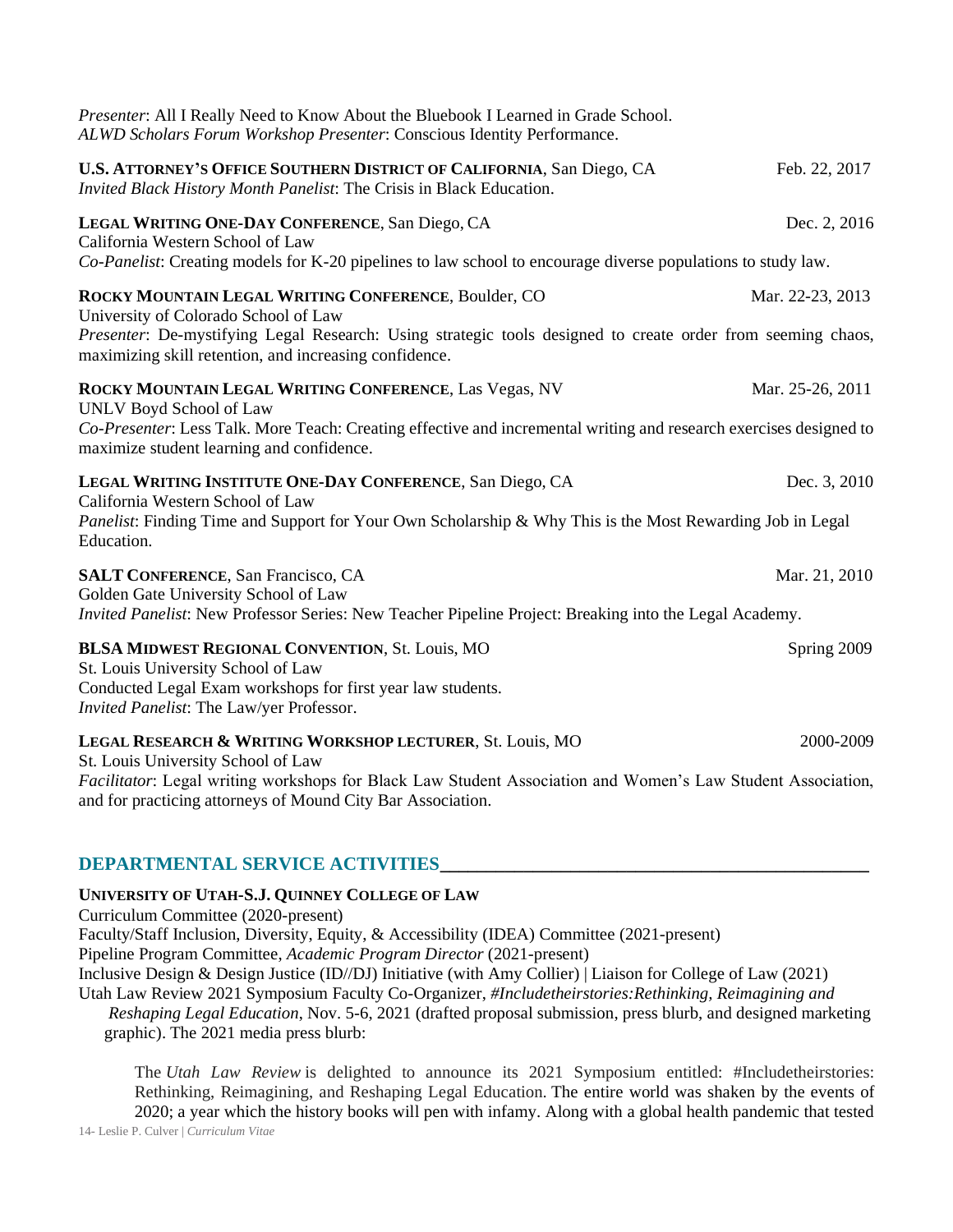both human frailties and social infrastructures, the world witnessed the devastation of George Floyd, an African American man, dying under the knee of Derek Chauvin, a White male police officer. The nation erupted. As 2020 ended many organizations and institutions clamored both to process ethnic divides and injustices and gain tools and skills to create meaningful change and lasting impact. Legal education was one such institution.

This event will gather scholars and practitioners who have been deeply engaged in this work, to determine how law faculty might best prepare todays law students through teaching racism and related inequities in the classroom. A few law schools have grappled with race-silent neutrality within the 1L curriculum and diversity reading lists have been created, but, however elusive a goal, we have not yet arrived at an inclusive curriculum so the conversation must continue. We are excited to bring together academics and practitioners to offer practical and pedagogical steps toward rethinking, reimagining, and reshaping the legal education curriculum in efforts to #Includetheirstories.

To view the symposium, visit:<https://www.youtube.com/hashtag/includetheirstories>

#### **CALIFORNIA WESTERN SCHOOL OF LAW**

AALS Delegate (2018-2019) Admissions Committee (2014-2015) A.I.M. for Law Program (2009-2020) (*Director* 2014-2020) Curriculum Committee (2016-2017) Diversity Committee (former Chair) (2010-2015, 2017-2018) Faculty Advisor for Black Law Student Association (2010-2019) Faculty Advisor for Christian Legal Society (2010-2019) Faculty Advisor for 1L students (2010-2018) Faculty Advisor for Student Law Review Articles (2012-2019) Faculty Supervisor for Clinical Externships (2010-2017) Visiting Appointments Committee (2015-2016)

#### **BAR ADMISSIONS, BOARDS, MEMBERSHIPS & COMMITTEES\_\_\_\_\_\_\_\_\_\_\_\_\_\_\_\_\_\_\_\_\_\_\_\_\_**

State of Missouri Missouri Bar Association U.S. District Court for the Eastern District of Missouri

Board Member | Sirico Scholars' Workshop (2021-2024), *Site Coordinator* (2021-present) Board Member | Genesis Recovery Sober Living (2013-2015) Board Member | Affordable Housing Advocates (2010-2014)

American Bar Association Law & Society Association (LSA) Society of American Law Teachers (SALT)

AALS Committee for New Law Teachers Workshop (2021) AALS LWRR New Scholars Program Committee (2017) Association of Legal Writing Directors (ALWD) | Scholarship Grants Committee (2018), Chair of Scholars Forum Committee (2019-2020)

Legal Writing Institute (LWI) | Assistant Editor for Volume 22 of *Legal Writing: The Journal of the Legal Writing Institute*, Public Relations & Social Media Committee (2017-2018)

Writing as Resistance (WAR) Collective for Legal Writing Professors of Color | Designer, Member (2020-present);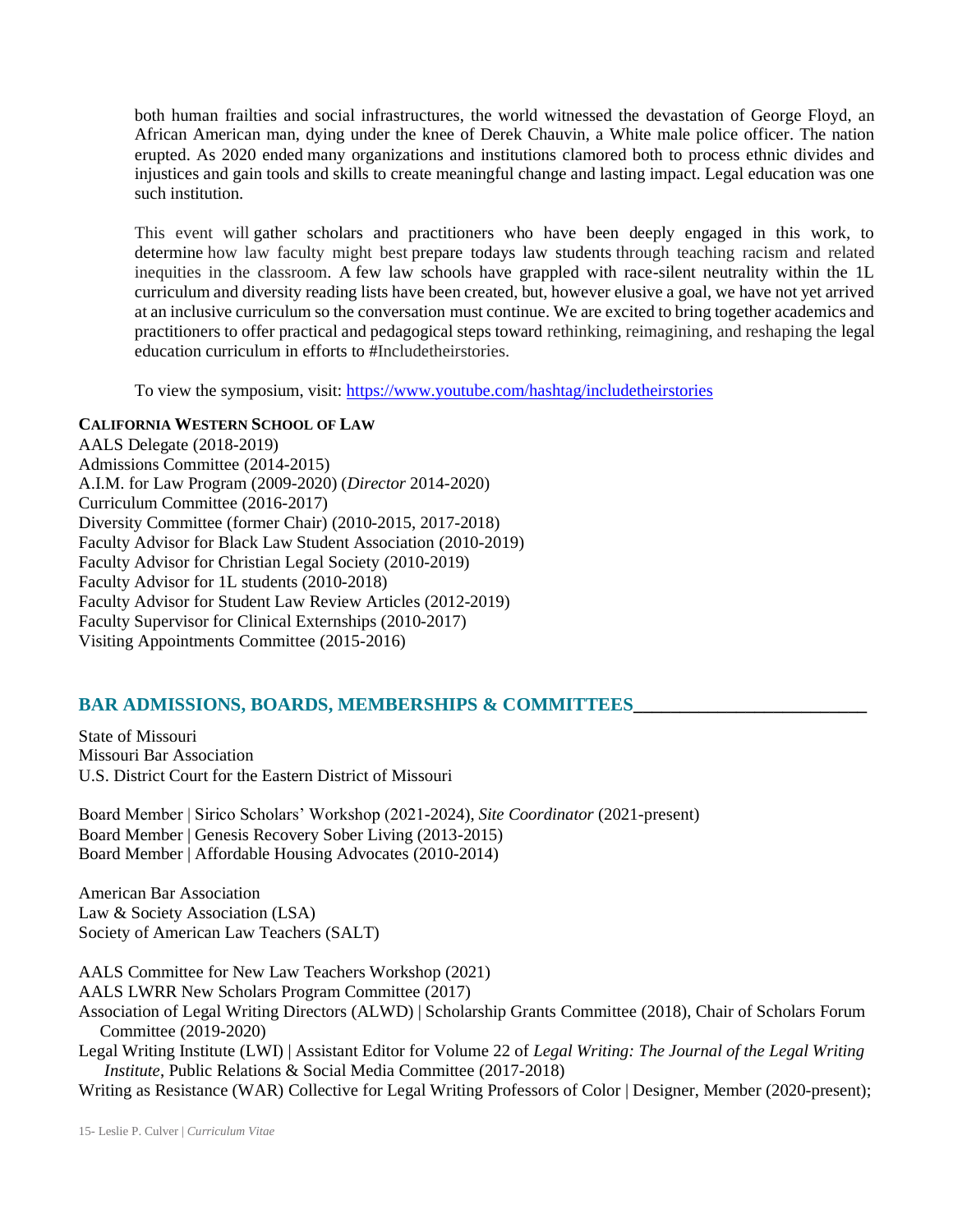Advancing legal writing as a discipline within the legal academy through substantive and practical scholarship support. Participating in writing workshops, scholarship retreats, and Works in Progress presentations.

#### **SELECTED COMMUNITY SERVICE**

**CHILDREN'S MINISTRY, BARABBAS ROAD CHURCH**, San Diego, CA 2018 – 2020 Member of Children's Ministry that served Barabbas Road Church in supplementing, enhancing, and reinforcing biblical training through weekly lessons. Served with my husband as co-teachers in the four- and five-year-old classrooms, where we studied the weekly lesson, read the Bible to the children, and engaged them in interactive activities based on the lesson. Ultimately supported the broader ministry by providing parents with resources to build a strong foundation in Christ for their children.

**PASTORAL SUPPORT TEAM**, **ROCK CHURCH,** San Diego, CA 2012 – 2018 Member of Pastoral Support Team that assist Rock Church pastors in officiating weddings, baptisms, hospital visits and conducting counseling sessions; and gain deeper understanding in doctrine, theology, and other components of church leadership. Also, serve as teacher for women's ministry.

| SAN DIEGO HUMANE SOCIETY, Volunteer Photographer, San Diego, CA       | $2010 - 2012$ |
|-----------------------------------------------------------------------|---------------|
| <b>DELTA SIGMA THETA SORORITY, INC., St. Louis, MO, San Diego, CA</b> | $1998 - 2009$ |

Served as Co-Chair and mentor for Delta Academy, a program, which prepares young African American girls for full participation as leaders in the 21st Century. Served as Undergraduate Co-Advisor of Truman State chapter.

#### **REFERENCES**

| Dean Camille Nelson                                                                                 | Professor (Emeritus) Roberta                                                           | <b>Professor Suzanne Rowe</b>                                                                                              |
|-----------------------------------------------------------------------------------------------------|----------------------------------------------------------------------------------------|----------------------------------------------------------------------------------------------------------------------------|
| American University Washington                                                                      | Thyfault                                                                               | Director, LRW Program                                                                                                      |
| College of Law                                                                                      | Cal. Western School of Law                                                             | Univ. of Oregon School of Law                                                                                              |
| 202-274-4007                                                                                        | 619-525-1412                                                                           | 541-346-0507                                                                                                               |
| canelson@wcl.american.edu                                                                           | rthyfault@cwsl.edu                                                                     | srowe@uoregon.edu                                                                                                          |
| Professor (Emeritus) Barbara Cox<br>Former Vice Dean<br>Cal. Western School of Law<br>bcox@cwsl.edu | Professor Jessica Fink<br>Cal. Western School of Law<br>619-525-1452<br>jfink@cwsl.edu | <b>Professor Charles Calleros</b><br>ASU Sandra Day O'Connor College<br>of Law<br>480-965-4761<br>Charles.Calleros@asu.edu |
| <b>Professor Donald Smythe</b>                                                                      | Marietta Geckos                                                                        | Professor Hannah Brenner                                                                                                   |
| Former Vice Dean                                                                                    | <b>Assist.</b> United States Attorney                                                  | Vice Dean                                                                                                                  |
| Cal. Western School of Law                                                                          | Southern District of California                                                        | Cal. Western School of Law                                                                                                 |
| 619-525-1413                                                                                        | 619-546-6952                                                                           | 619-515-1554                                                                                                               |
| dsmythe@cwsl.edu                                                                                    | Marietta.Geckos@usdoj.gov                                                              | hbrenner@cwsl.edu                                                                                                          |
| Professor Michele Goodwin                                                                           | Professor Rachel Croskery-Roberts                                                      | Professor Trilby Robinson-Dorn                                                                                             |
| Chancellor's Professor of Law                                                                       | Assoc. Dean for Lawyering Skills.                                                      | Sr. Assoc. Dean for Acad. Affairs                                                                                          |
| Univ. of Cal., Irvine School of Law                                                                 | Univ. of Cal., Irvine School of Law                                                    | Univ. of Cal., Irvine School of Law                                                                                        |
| 949-824-3897                                                                                        | 949-824-9267                                                                           | 949-824-9638                                                                                                               |
| mgoodwin@law.uci.edu                                                                                | rcroskery@law.uci.edu                                                                  | trobinsondorn@law.uci.edu                                                                                                  |